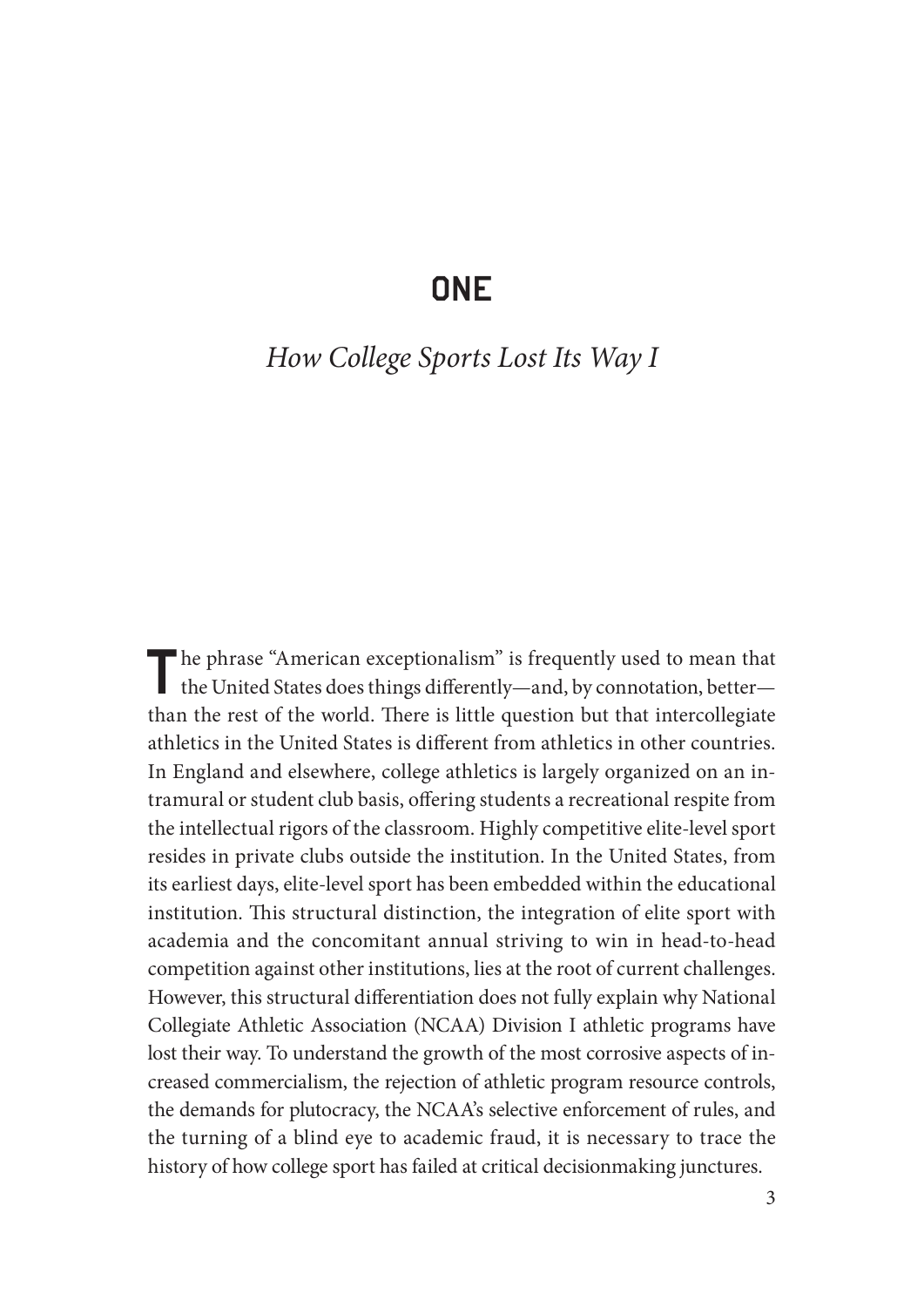#### 4 Unwinding Madness

#### **American Higher Education Embraces Commercialized Sport**

Despite the pretenses of U.S. collegiate sports to be educationally oriented, strictly amateur activities, the commercial aspects of college sports programs have progressively encroached on the educational terrain and, at the upper reaches of Division I, have subverted it. It is important to understand how college presidents developed the convictions that successful sports teams afford prime promotion opportunities for the school and that winning elite-level sports contests results in significant marketplace advantages for the institution.

The first college sports contest, the rowing match between the Harvard and Yale boat clubs on Lake Winnipesaukee in 1852, was infused with commercial motives. The manager of the Boston, Concord and Montreal Railroad organized the event to advertise the line's rail service to wealthy clientele in New York and Boston. The railroad company lured the boat teams to the match with "unlimited alcohol" and "lavish prizes." The first known college sports eligibility abuse came three years later at another Harvard- Yale meet, when the Harvard team's coxswain was not a student.

In 1862 the first Morrill Land Grant College Act was passed to provide states with federal land on which to establish state schools to teach agriculture, engineering, and military tactics. Many states took advantage of the program to establish universities, even when they did not have a sufficient qualified population to enroll in postsecondary education. With land grant colleges added to the usually religiously affiliated liberal arts colleges, technical institutes, and preexisting state universities, there emerged an intense competition to fill the appreciable excess supply of available beds at U.S. colleges. In this context, schools sought whatever competitive advantage they could identify. Intercollegiate sports came to be seen as central to promoting a college to prospective applicants.

What began as a student-run activity to pass time and offer some relief from rigorous academic studies would rapidly be seized on by college presidents as a tool to promote their universities, raise funds, and attract students. The athletic branding of universities began as early as 1869, when Charles Eliot, one of America's best-known educators and then in his first year as president of Harvard University, proudly noted that Harvard excelled in the "manly sports."<sup>1</sup> In the same year, President Francis Amasa Walker of the Massachusetts Institute of Technology bemoaned the fact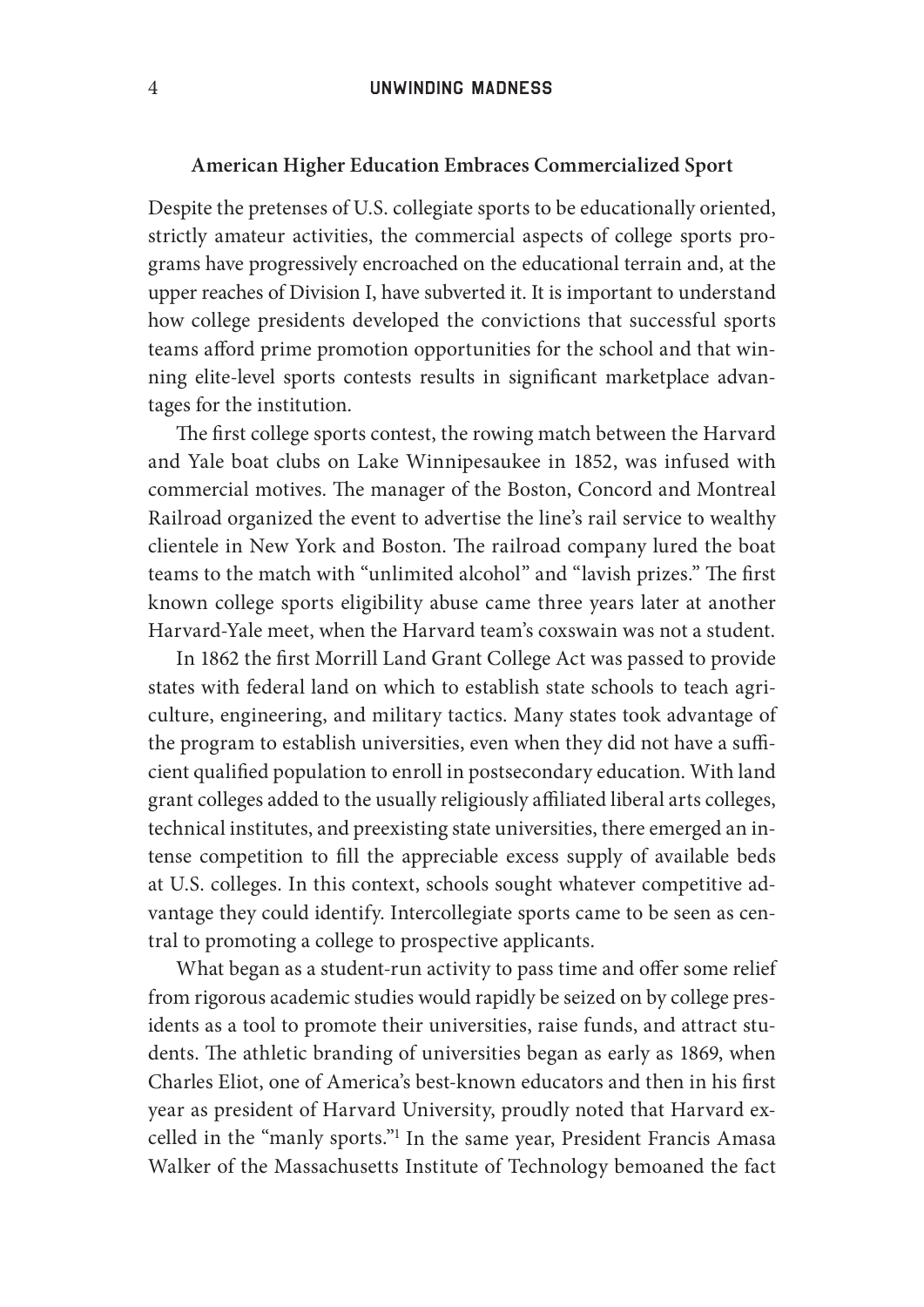that intercollegiate athletics had lost its academic moorings and opined that "if the movement shall continue at the same rate, it will soon be fairly a question whether the letters B.A. stand more for Bachelor of Arts or Bachelor of Athletics."2

In 1874, the president of Columbia University, Frederick Barnard, was gushing about his school's victory over Harvard and Yale at a regatta in upstate New York and congratulating the team's oarsmen: "that in one day or in one summer, you have done more to make Columbia known than all your predecessors have done since the founding of the college."<sup>3</sup>

Two years later the Intercollegiate Football Association organized a championship game to be played on Thanksgiving Day in Hoboken, New Jersey. In 1880 the game was moved to New York City, and its popularity exploded:

Within a decade it was the premier athletic event in the nation. Princeton and Yale played each other almost every year in this game, and by the 1890s they were drawing crowds of 40,000. Players, students, and fans wore their school colors, while banners flew from carriages, hotels, and the business establishments of New York City. Thanksgiving Day church ser vices were ended early to accommodate the fans, and the game became the event that kicked off the season for New York's social  $_{\text{elite}}$ <sup>4</sup>

Affirming this view, Allen J. Sack and Ellen J. Staurowsky in 1998 wrote:

In the late 1800s few campus activities could better meet that need than intercollegiate sport. Nothing could better attract the attention of mass media, and nothing had a greater appeal to the practical-minded business leaders who provided financial support and who increasingly came to dominate academe's governing boards.<sup>5</sup>

In 1890 Woodrow Wilson, then president of Princeton University, told alumni, "Princeton is noted in this wide world for three things: football, baseball, and collegiate instruction."6 Wilson's comment was famously elaborated on by Clark Kerr, chancellor of the University of California, Berkeley, some sixty- seven years later when he responded to a question at a faculty meeting about on- campus parking by observing that his job had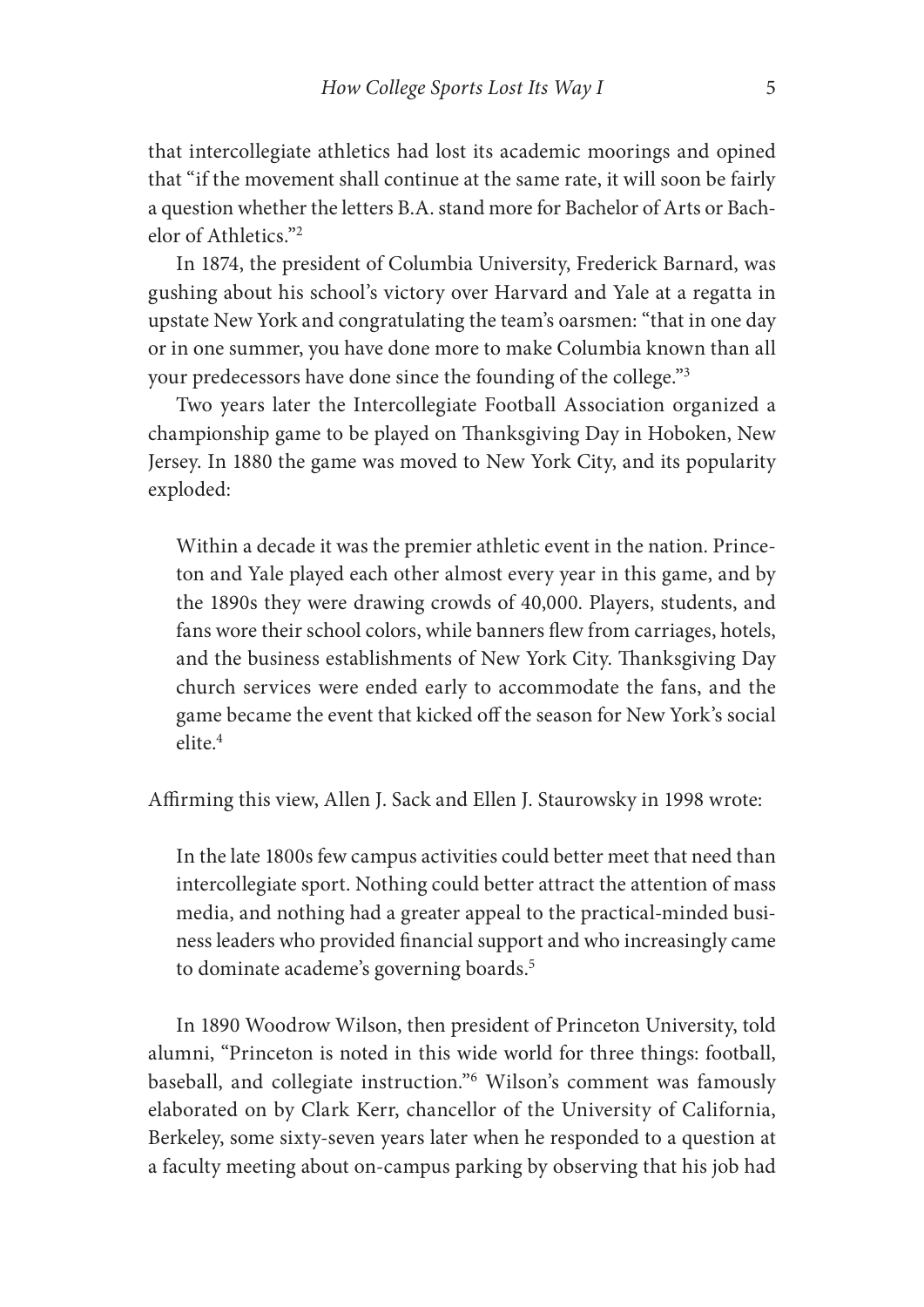#### 6 Unwinding Madness

come to be defined as "providing parking for faculty, sex for the students, and athletics for the alumni."7

### *College Presidents Support Financial Excess and Academic Misconduct*

Rainey Harper, University of Chicago president in the early 1890s, hired former Yale football star Amos Alonzo Stagg to coach football. Harper told Stagg to "develop teams which we can send around the country and knock out all the colleges." Harper reportedly provided Stagg with a trust fund of \$80,000, originally earmarked for low- income students, for recruiting and subsidizing athletes, and commented, "We will give them a palace car and a vacation too."8

Chicago, of course, was not the only school driven to excess in promoting its football team. The payment of athletes, many of whom had little pretense of being students, was widespread. A 1906 article by Charles Deming, a former Yale athlete, detailed the findings of a Yale faculty investigation into the school's athletic practices. It uncovered a \$100,000 trust fund that had been used to tutor athletes, give expensive gifts to athletes, purchase entertainment for coaches, and pay for trips to the  $Caribbean.<sup>9</sup>$ 

Since the first intercollegiate football game, in 1869, when Rutgers beat Princeton with the help of ten freshmen, three of whom were failing algebra, college presidents have been complicit through inaction or ineffective action with regard to maintaining academic standards. In 1889, Harvard president Charles Eliot undertook a study of the relationship between academic success and football participation among Harvard freshmen. Over a two- year period he found that freshman football players had nearly four times as many D's and F's as A's and B's. He reasoned that first-year students should be ineligible for intercollegiate sports while they sought their social bearings and established themselves academically. Further, allowing first-year students to play facilitated the use of ringers and "tramp" athletes, who could matriculate one day and play football the next. Eliot's appeal was too enlightened for Harvard alumni and students at the time. Like other college presidents of his day, Eliot backed down.

*McClure's* magazine ran a two- part series in 1905 on corruption in college athletics. Author Henry Beech Needham attacked the prestigious Ivy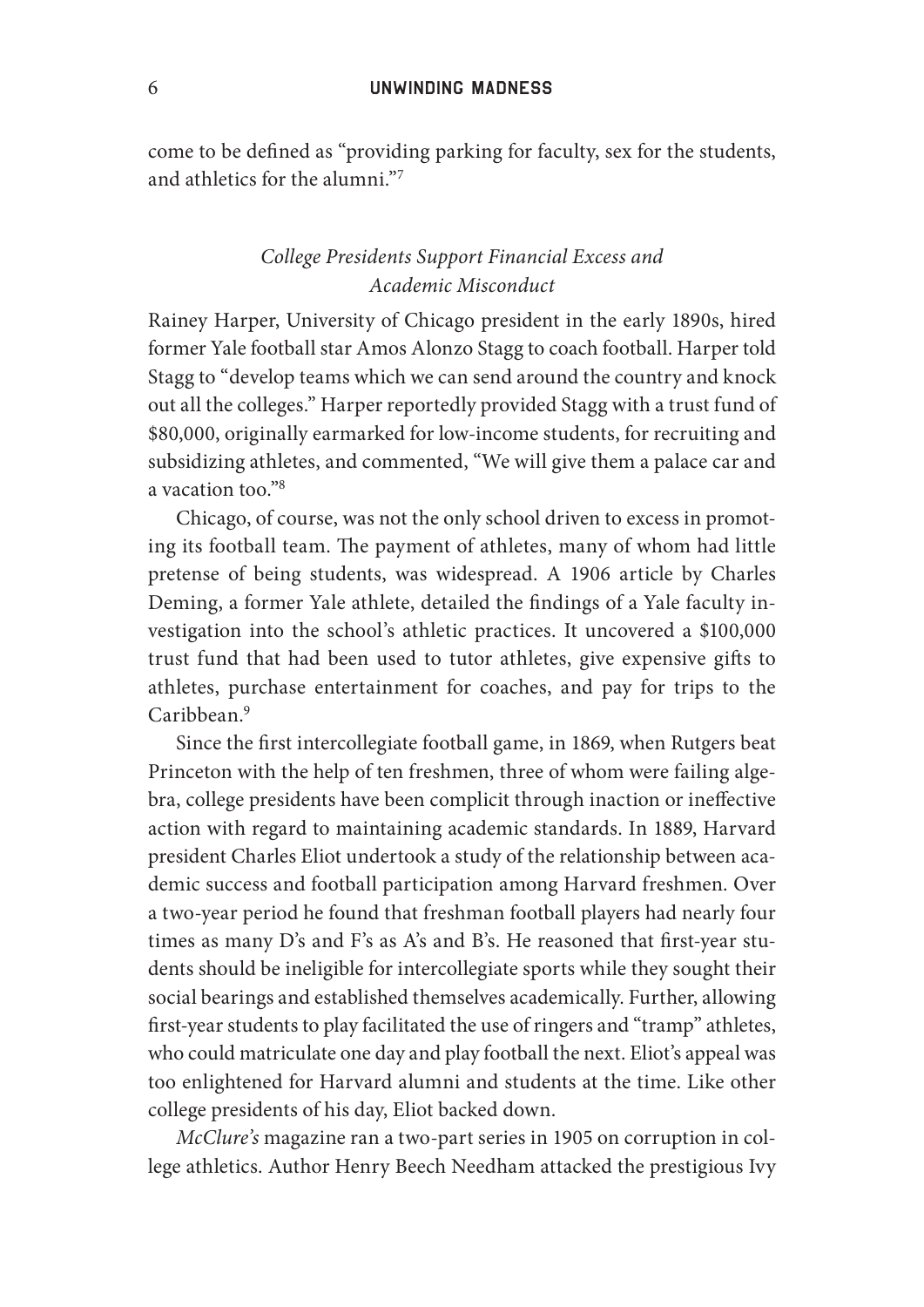League schools for the "prostitution of college athletics" and condemned the practices of hiring tramp athletes, squandering athletic income, cheating in the classroom, the collusion of faculty with athletes, the unethical practices of coaches, building costly stadiums, and the continuing brutality of football.<sup>10</sup> In a prophetic analysis of the dilemma college presidents faced in trying to reconcile the academic and the commercial aims of the university, William T. Foster, president of Reed College, wrote in 1915:

If intercollegiate athletics can then be conducted as incidental and contributory to the main purposes of athletics, well and good. But first of all the question must be decisively settled, which aims are to dominate— those of business or those of education. And it will be difficult for a college already in the clutches of commercialism to retain the system and at the same time cultivate a spirit antagonistic to it.<sup>11</sup>

Schools began to lavish resources on athletic fields and stadiums to advance their teams. In 1903, Harvard was the first college to build a concrete stadium, designed explicitly for football. Yale followed with the Yale Bowl in 1914, the University of Pennsylvania's Franklin Field was expanded for football in 1922, the University of California at Berkeley built a stadium with a seating capacity of 76,000 in 1923, Baker Field at Columbia University was finished in 1928, and so it went, with one school after another readily raising their football budgets in an effort to stay competitive. By 1930 there were thirty concrete college football stadiums in the country.12

Having grandiose stadiums, however, was not sufficient to develop a winning team. It was also thought to be necessary to have strong coaching. In the early decades of intercollegiate football, it was deemed inappropriate to pay coaches. Coaches were expected to be members of the faculty who volunteered their time, just as they did to participate on administrative committees. They were supposed to be amateurs, just like the players. Soon the win-at-all-costs approach disrupted this fantasy, and schools began to compete fiercely over coaching services.

By the first decade of the twentieth century, football coaches were often paid more than full professors and sometimes as much as the college president. Columbia hired George Sanford for \$5,000, more than double the salary of its full professors. Harvard paid its twenty-six-year-old Bill Reid \$7,000. John Heisman signed a contract at Georgia Tech in 1903 for \$2,250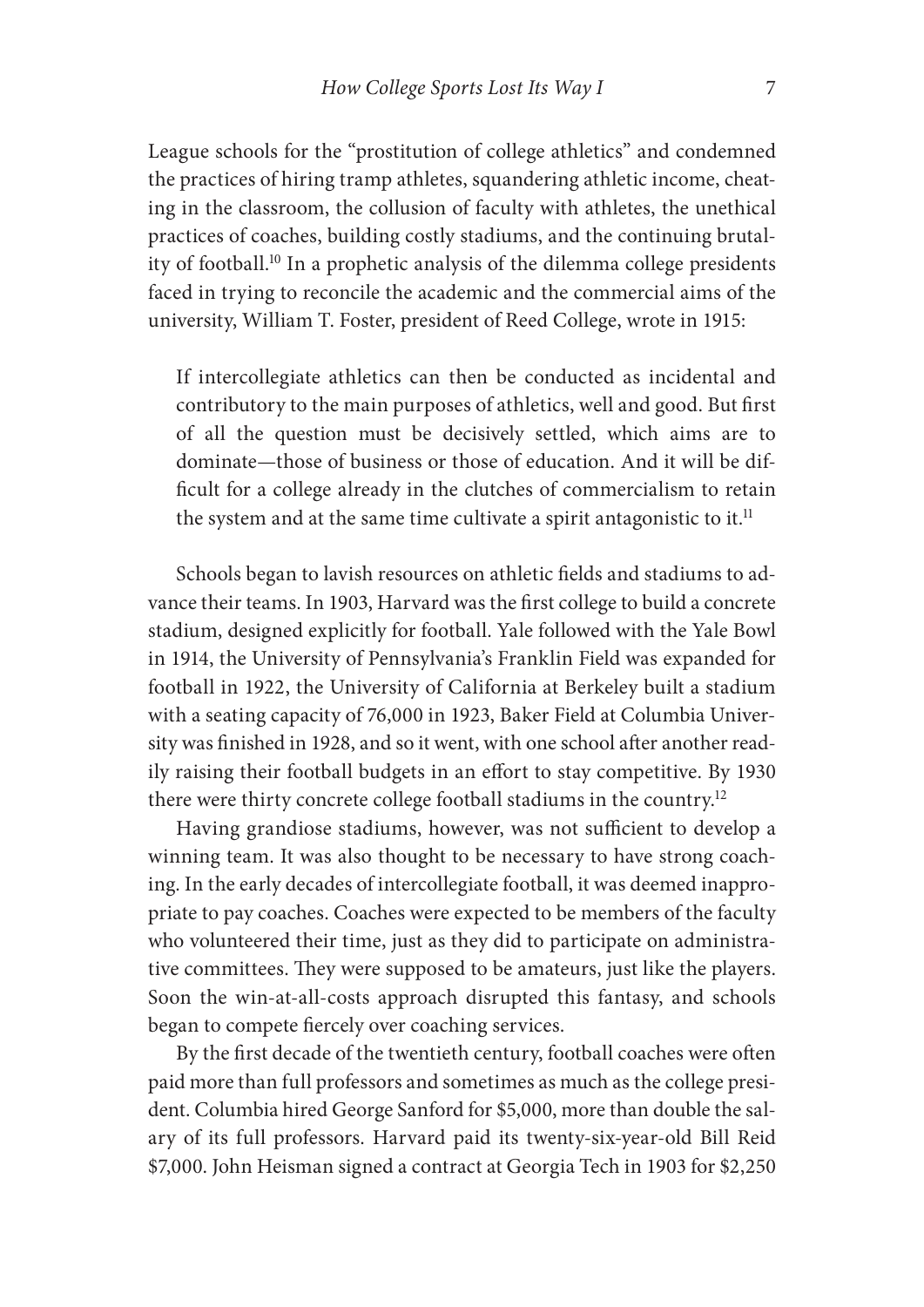plus 30 percent of net gate receipts, and concluded his career with a \$12,000 salary at Rice. In 1924, Centenary College, in Shreveport, Louisiana, the nation's first liberal arts college west of the Mississippi, was denied accreditation by the Southern Association of Colleges and Schools because the school placed an "undue emphasis on athletics." The primary evidence of Centenary's misplaced priorities was that the school paid its football coach more than it paid its college president.

The most heralded coach of the epoch was Notre Dame's Knute Rockne. In 1924 Rockne signed a ten-year contract with Notre Dame for a total of \$100,000. In 1926, with a career record of seventy-five wins and but six losses, Rockne received an offer for three years at \$25,000 annually from Columbia. Ironically, Columbia's president at the time was Nicholas Butler, who years earlier had banned football at the school. Questioned about the Rockne offer, Butler responded that the coach's hiring matter "is out of my line. It is a matter for the students and alumni."13

The transition from volunteer member of the academic faculty to professional coach was both emblematic of the incipient full- throated commercialization of college sport and instrumental in transforming the underlying dynamic away from the educational enterprise. In other extracurricular areas of student life, such as music, dance, or theater, the teachers of these subjects come with academic credentials, generally either a master's degree or a doctorate in their field. These areas remain attached to the academic culture. In elite- level college sports, the pretense of looking for academic or health credentials in coaches was long ago jettisoned in favor of hiring coaches who had achieved competitive success in their sport. With this change, coaches' inclinations to nurture the educational commitment and progress of athletes diminished or vanished. And the absence of any requirement regarding health or physical education credentials for coaches denoted a general disregard or ignorance of the devastating physical consequences that can ensue from playing contact sports.

#### **Why Faculty- and President- Led Reform Has Failed**

The rapid commercialization of college sports, its subversion of educational goals, and the growing publicity about the brutality of football engendered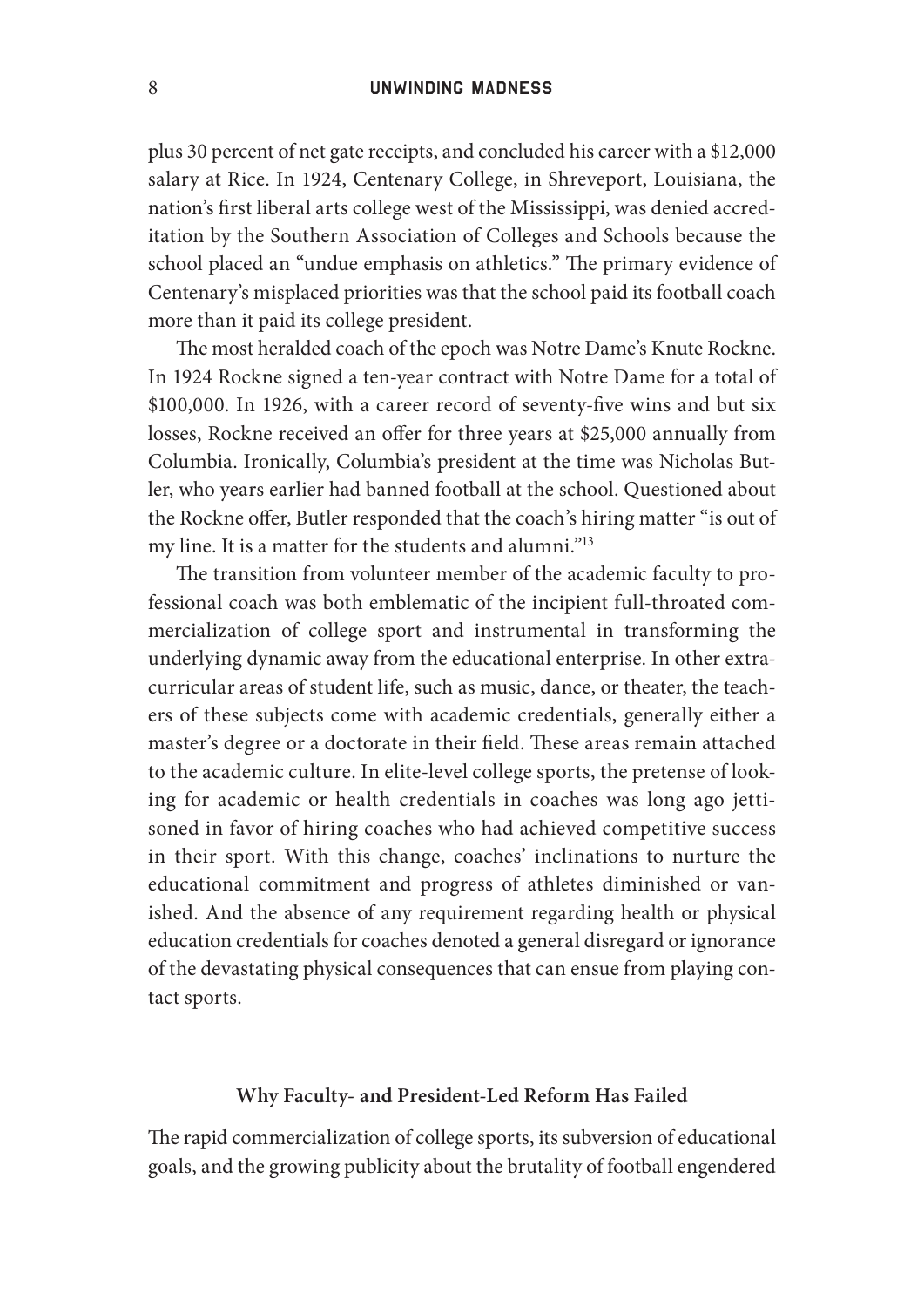a reform movement. The strongest push for reform came from faculty, but some college presidents joined the effort. The faculty at Harvard initiated one such campaign in 1886–87. During that academic year, Harvard participated in ninety- four intercollegiate athletic contests, including thirtyfour away games. The faculty prevailed on the president and the board of overseers to curtail this involvement, which, they argued, was distracting students from academic pursuits, exposing them to dubious moral practices at away games, and turning college sports into a business rather than a gentlemanly contest. The board of overseers' Advisory Committee on Athletics agreed and recommended by a four-to-one margin banning all intercollegiate sports, while expanding intramural sports and athletic facilities.14 But, following protests from students and the trustees, the recommendation was not adopted by the full board. Eventually, the solution at Harvard and other schools to the faculty calls for reforms was to form president- appointed friendly and powerless athletic "advisory" committees comprised of students, athletically sympathetic faculty, and administrators. The faculty lost control over athletics. Thus, in 1895, following a particularly brutal football game between Harvard and Yale, the Harvard faculty voted by a two-to-one margin to abolish football at the school. The athletic committee promptly voted unanimously not to do so and the board of overseers sided with the committee.

Although university presidents have always had it within their power to reform college sports, they have not found it in their interest to do so.<sup>15</sup> College presidents spend an average of six years in their jobs and are expected to accomplish a lot in that time. Taking on the establishment of intercollegiate athletics is not one of them. Those few college presidents who have denounced the excessive commercialization of college sports and their deleterious effects on the educational mission have found their wings clipped by their boards of trustees. Instead, presidents dedicate their efforts to raising money, renovating the physical plant, restructuring the curriculum, hiring faculty, recruiting students, and maintaining good relations with the host town or city. They allow the athletics department to do its thing— try to win. And they protect the athletics department from the faculty by handpicking athletics- friendly faculty to serve in relatively powerless positions, such as on advisory committees or as institutional representatives to athletic conferences or national governing organizations such as the NCAA. Today, nearly 80 percent of faculty athletics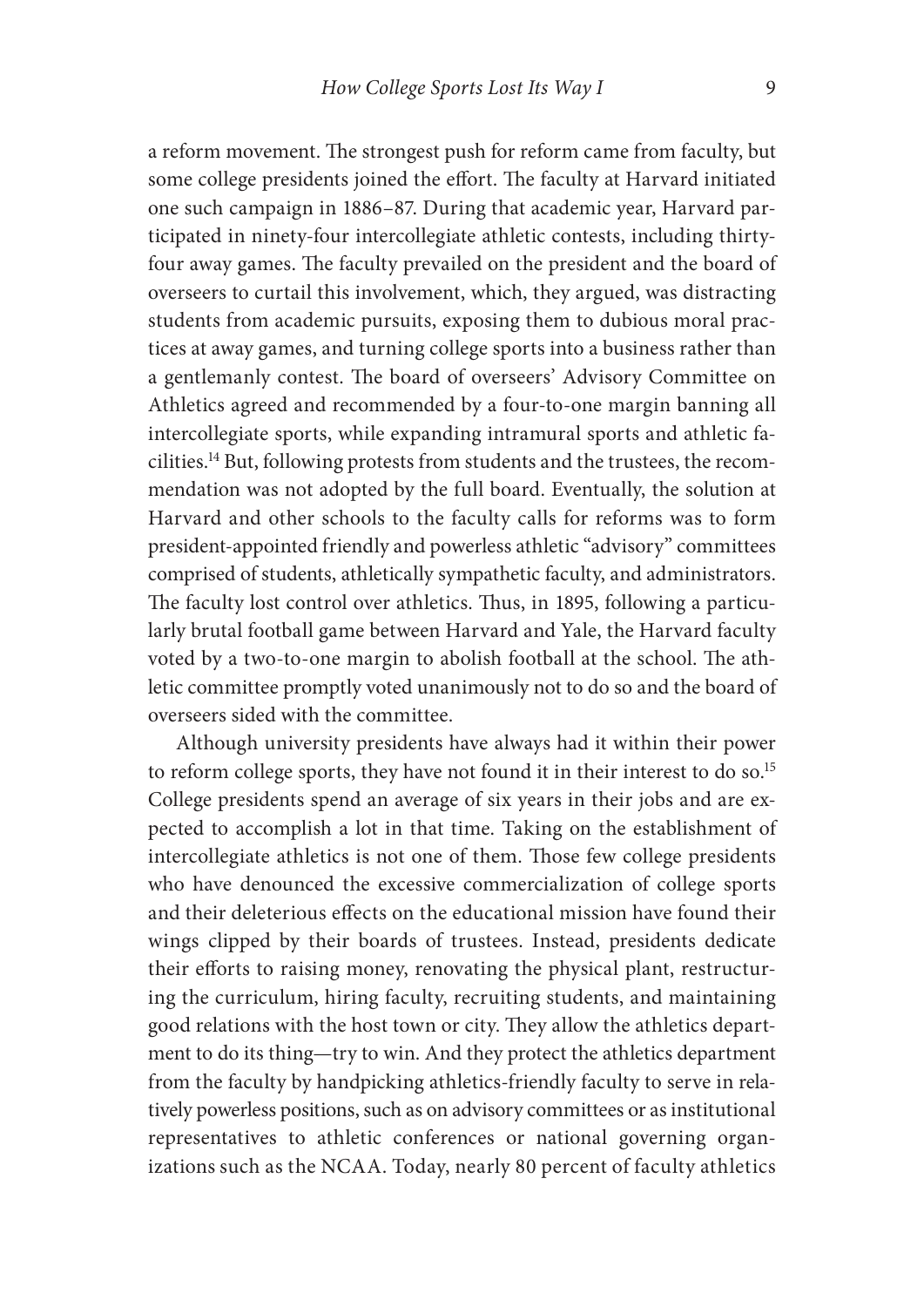representatives in Division I sports are appointed by college presidents, while only 20 percent are nominated by the faculty and approved by the president.16

Though college presidents and trustees successfully blocked reform from within the institution, external national pressures were also repelled in a more artful way, inhibiting the NCAA from addressing the need for change. At the national level, football's brutality was taking its toll. In 1893 seven fatalities were reported in college football. Twelve more deaths occurred in 1894. In 1905 eighteen players were killed in college football games, bringing the total during 1890–1905 to more than 300. Observers attributed these deaths to the use of mass formations, such as the flying wedge; the loose rules regarding running starts; the lack of effective officiating; and the absence of protective equipment.

After President Teddy Roosevelt's son sustained a broken nose in a freshman football game at Harvard early in the 1905 season, Roosevelt called representatives from Harvard, Yale, and Princeton to the White House to discuss the future of the game and the need for reform. Two months later, in December 1905, the Intercollegiate Athletic Association of the United States (IAAUS) was formed to address football's rules, as well as the broader regulation of college sports.

The IAAUS (which changed its name to the National Collegiate Athletic Association, or NCAA, in 1910) had only thirty- eight founding members. Many of the dominant universities, including Harvard, Yale, and Princeton, did not join for several years. The more successful football programs did not want to surrender control of the game to smaller schools.

But the fledgling organization had few resources. At its first annual convention, in December 1906, the treasurer reported a balance in the IAAUS's bank account of \$28.82. Both because of its meager financial endowment and because of the need to attract the larger programs into the organization, the IAAUS resolved to follow a policy of "home rule." That is, each school would be its own boss and could choose which IAAUS policies it wanted to implement. The first bylaws of the organization called for "each institution . . . to enact and enforce such measures as may be necessary to prevent violations of the principles of amateur sports."<sup>17</sup> And the 1907 constitution stipulated, "Legislation enacted at a conference of delegates shall not be binding upon any institution."<sup>18</sup> This clear policy of home rule led the college sports historian Ronald Smith to write, "For its first half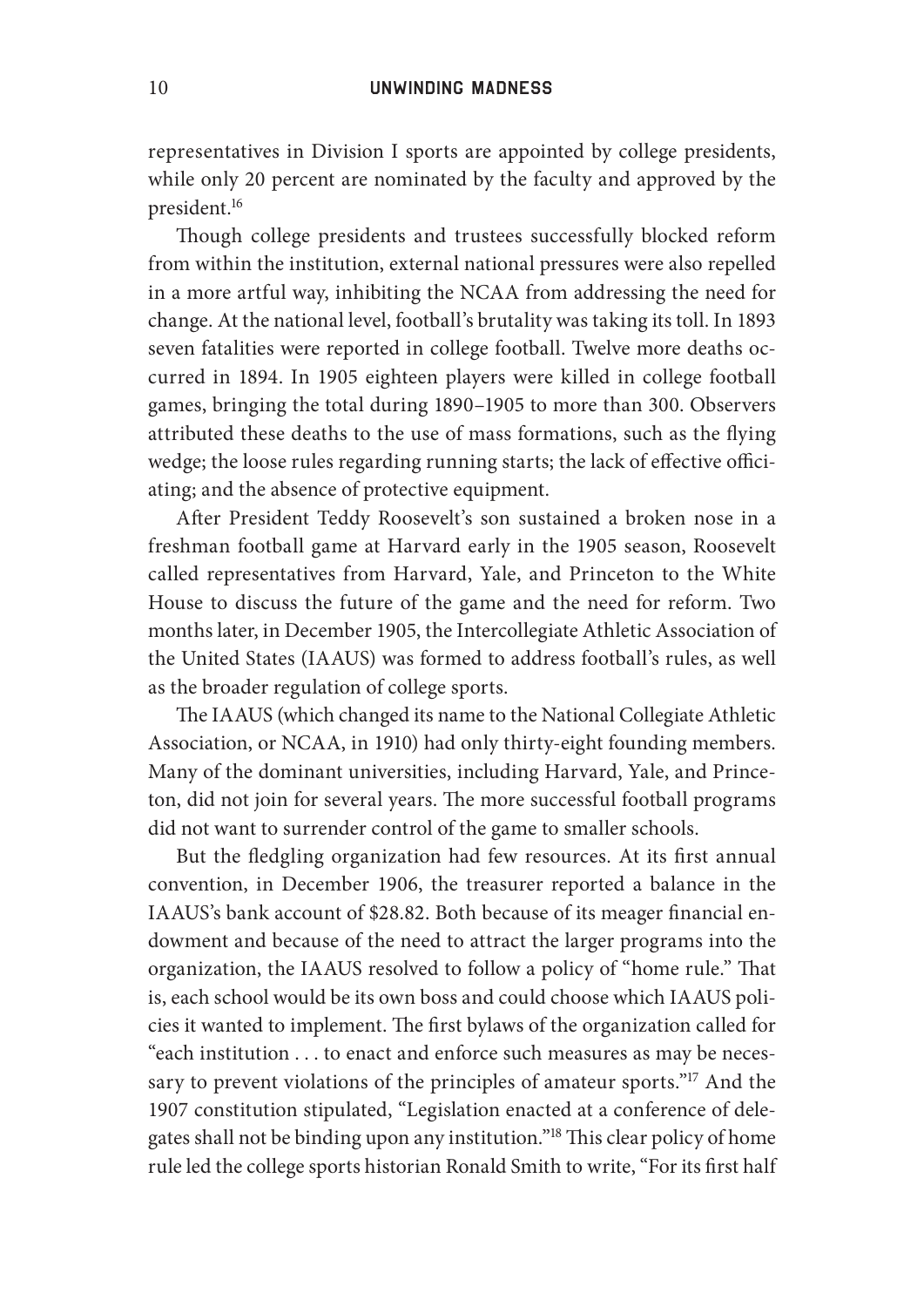century, the NCAA was principally a debating society for faculty representatives interested in intercollegiate athletics."19

The president of the NCAA from 1906 to 1913 and again from 1917 to 1929, Palmer Pierce, joined the debate, inveighing against the corrupt influences of college sports: "There can be no question but that a boy or young man, who is habituated to the endeavor to win games by means, some of which he knows to be unfair and against the rules, later will play the game of life with the same ethical standards."<sup>20</sup> Thus, from its inception in 1906 until 1952, the NCAA promulgated guidelines that its members were not required to follow. While the NCAA could advance increased safety by adopting and disseminating rules of play in each sport, it did not possess the legislative mechanisms to deal with the need for reform.

# **Amateurism: How NCAA Member Institutions Control the Cost of Their Athlete Assets**

It is instructive to follow the evolution of the NCAA's definition of amateurism from its origins in a posture prohibiting all financial aid based on athletic ability to its current embrace of athletic scholarships and benefits with values far in excess of those afforded nonathletes. As long as the NCAA's policies were not implemented, it was inconsequential for the organization to adopt high-minded principles of amateurism to define its goals. According to Article VI of the association's 1906 bylaws, each member institution was to enforce measures to prevent violations of amateur principles. Included among these violations was "the offering of inducements to players to enter colleges or universities because of their athletic abilities or maintaining players while students on account of their athletic abilities, either by athletic organizations, individual alumni, or otherwise directly or indirectly."<sup>21</sup> Thus, athletic scholarships violated amateur rules. Need-based financial aid unrelated to sports did not.

The NCAA's first actual definition of amateurism appeared in 1916. According to Article VI (b) of the bylaws, an amateur is "one who participates in competitive physical sports only for the pleasure, and the physical, mental, moral and social benefits derived therefrom."<sup>22</sup> An amended version appeared in 1922. "An amateur sportsman is one who engages in sport solely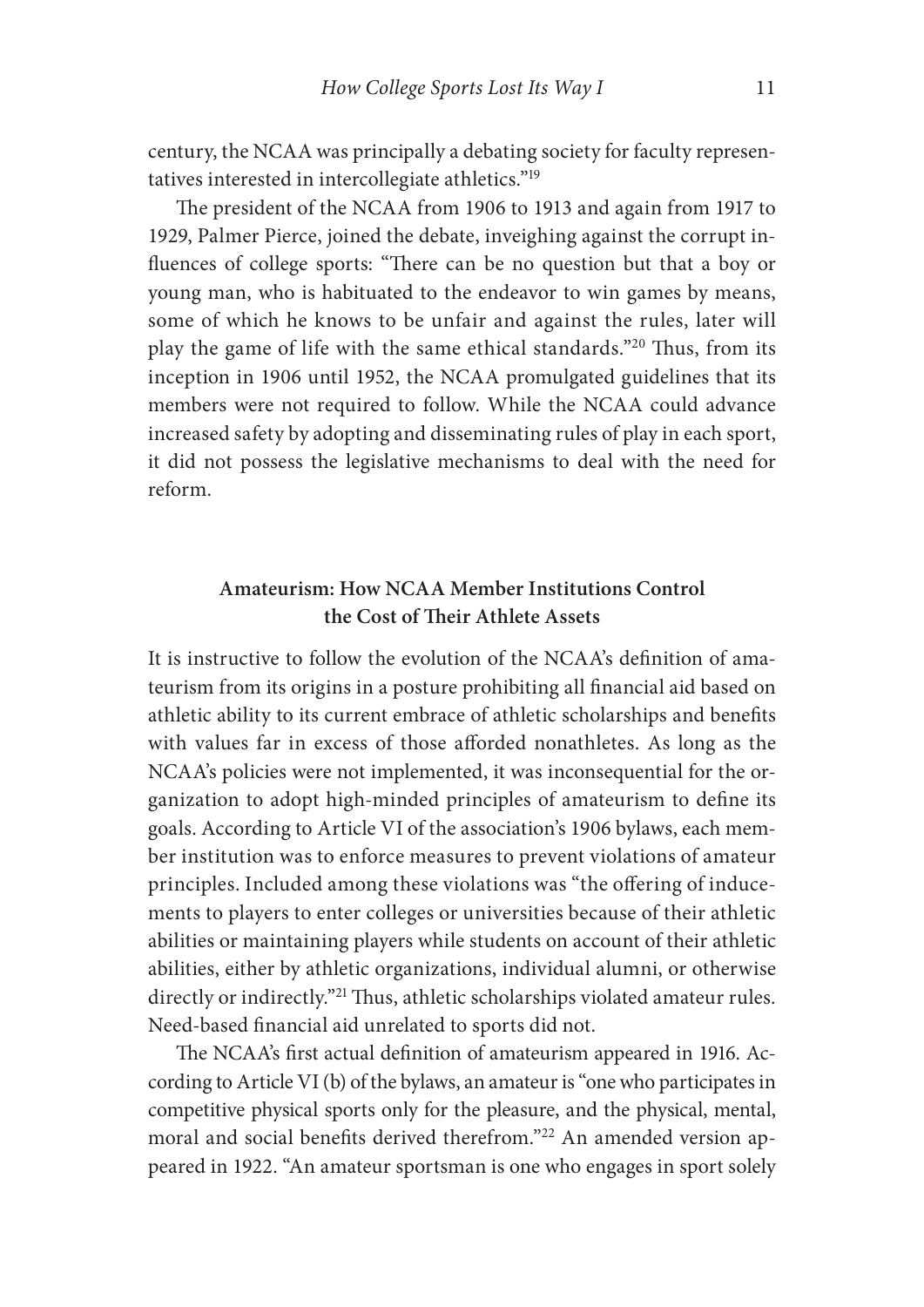for the physical, mental, or social benefits he derives therefrom, and to whom the sport is nothing more than an avocation."<sup>23</sup>

In truth, this initial definition of amateurism existed only as words of convenience. It enabled the NCAA to advance the public perception that college athletes were like other students rather than like paid professional athletes. Because the NCAA had no enforcement power at this point in history, its amateur rules were largely honored in the breach and violated with impunity. The abuses were cataloged in the 1929 Carnegie Foundation report on intercollegiate athletics, which found that three quarters of the 112 colleges investigated violated the NCAA's code and principles of amateurism. It concluded:

A change of values is needed in a field that is sodden with the commercial and the material and the vested interests that these forces have created. Commercialism in college athletics must be diminished and college sport must rise to a point where it is esteemed primarily and sincerely for the opportunities it affords to mature youth.<sup>24</sup>

The report, so poignantly relevant today, concluded that college presidents could reclaim the integrity of sport and change the policies of professionalization previously sanctioned by their governing boards. That did not happen. Instead, as commercialism grew with the advent of television, powerful institutions opted to stratify and differentiate themselves from the collective educational model that had developed through faculty organization. Schools became separated into divisions based on their competitive success and ability to generate revenue.

A follow-up study by the *New York Times* in 1931 found that not a single college had changed its practices in response to the Carnegie Foundation report. An NCAA committee report in 1934 concluded that abuses in areas of recruitment and subsidization "have grown to such a universal extent that they constitute the major problem in American athletics today."<sup>25</sup>

Accordingly, voices of reform grew more outspoken during the 1930s. Hollywood movies, from the Marx Brothers' *Horse Feathers* to *Saturday Heroes* and *Hero for a Day,* mocked the duplicity of college sports. Robert Hutchins, president of the University of Chicago, wrote in 1931: "College is not a great athletic association and social club in which provision is made, merely incidentally, for intellectual activity on the part of the physically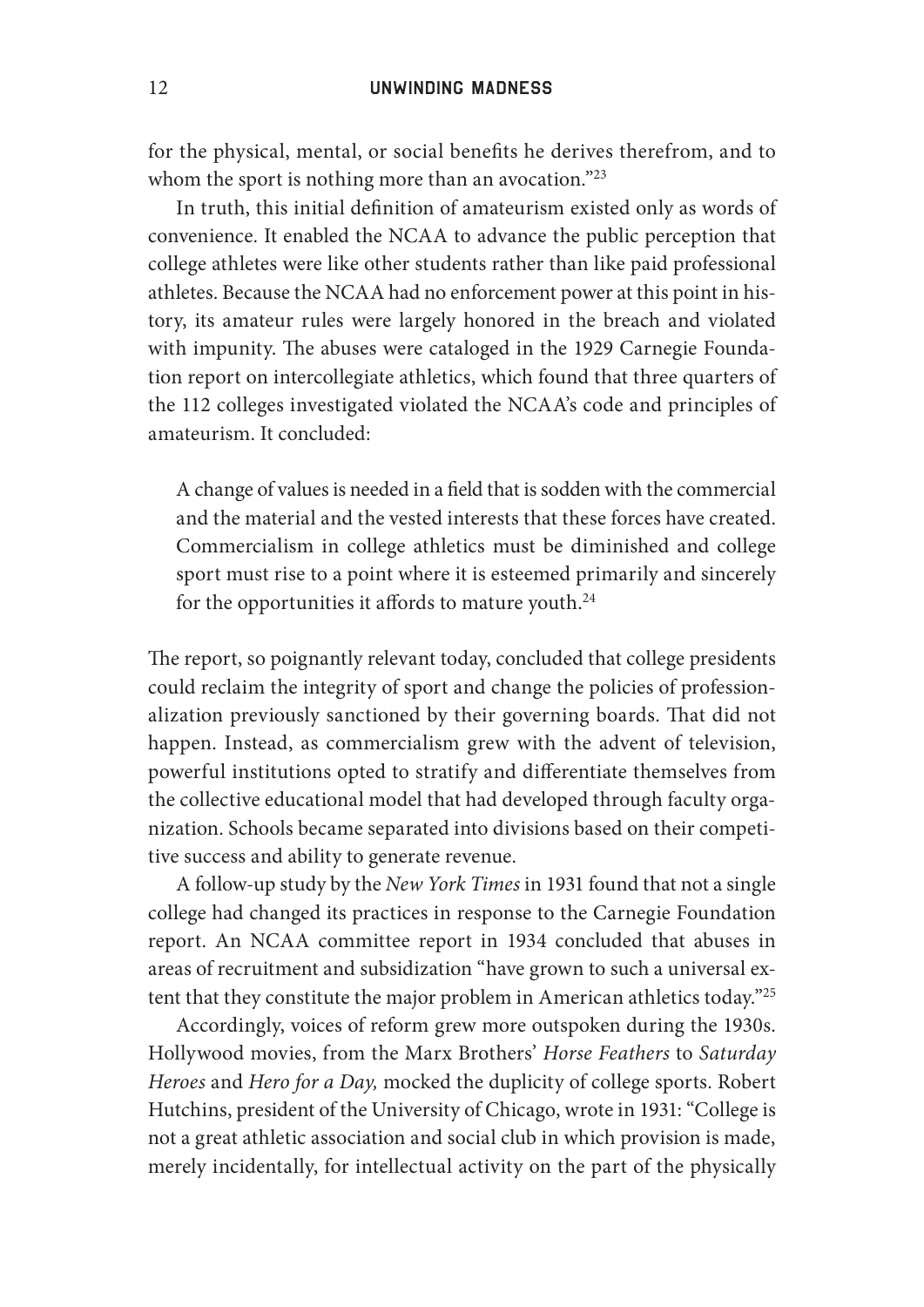and socially unfit. College is an association of scholars in which provision is made for the development of traits and powers which must be cultivated, in addition to which are purely intellectual, if one is to become a wellbalanced and useful member of any community."<sup>26</sup> The University of Chicago dropped football in 1939.

Although the commercialization of college sports slowed during the later years of the Great Depression and World War II, it accelerated as the war ended. At the end of 1946, the sports editor of the *New York Herald Tribune,* Stanley Woodward, wrote: "When it comes to chicanery, doubledealing, and undercover work behind the scenes, big- time college football is in a class by itself . . . . Should the Carnegie Foundation launch an investigation of college football right now, the mild breaches of etiquette uncovered [in the 1920s] . . . would assume a remote innocence which would only cause snickers among the post-war pirates of 1946."<sup>27</sup> The de facto payrolls of several college teams reached \$100,000 and the coach at Oklahoma State estimated that its rival, the University of Oklahoma, annually spent more than \$200,000 (\$2.64 million in 2015 prices) on players.

The situation had gotten sufficiently out of control that the NCAA needed to become something more than a debating society. It began its attempt both to ratify the reality of financial aid to athletes and to actually enforce its code of amateurism.28 In 1948 the NCAA passed what is referred to as the Sanity Code. For the first time ever, this legislation allowed schools to award athletically related financial aid as long as it was limited to tuition and incidental expenses and the athlete qualified for need. Aid exceeding tuition could be granted if based on superior academic scholarship. The Sanity Code, which stipulated that aid could not be withdrawn if a student ceased playing, was abandoned in 1950 when the NCAA membership voted not to expel schools that had violated the rule.<sup>29</sup>

In 1956, six years after the demise of the Sanity Code, the NCAA finally addressed allowable non- need- based compensation to athletes when it adopted athletic scholarships to cover commonly accepted educational expenses. In 1957, an "Official Interpretation" defined expenses as room, board, tuition, books, fees, and \$15 a month for "laundry money."30 (In 2015 dollars, this "laundry money" is equal to \$127.35, or on an annual basis \$1,528.20. This sum is roughly equivalent to a low-end "cost of attendance" stipend.)<sup>31</sup> Few of the people who attended the NCAA's first convention in 1906 could have conceived that by 1957, NCAA rules would have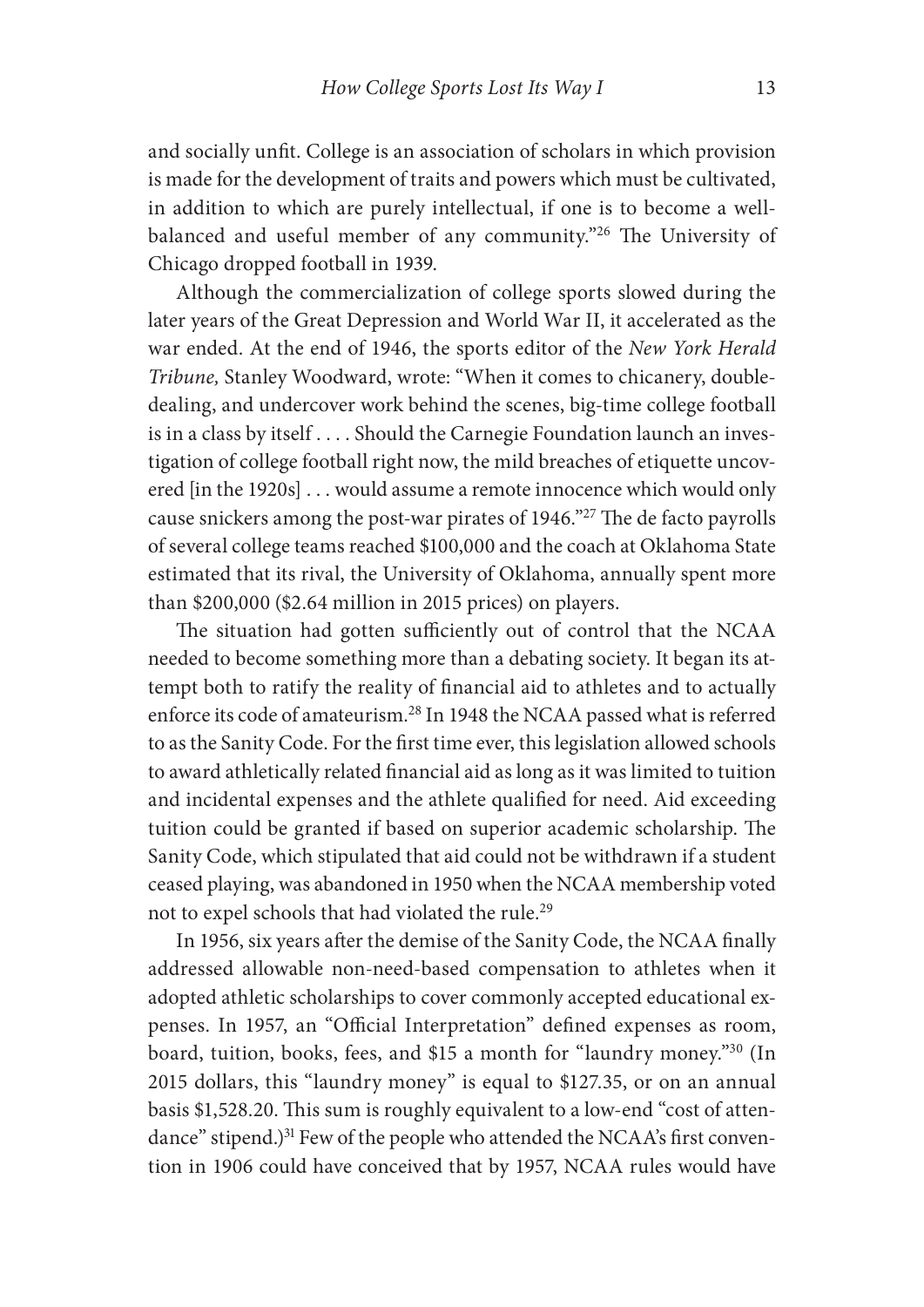changed to allow a university to use these types of financial inducements to recruit high school athletes.<sup>32</sup>

The 1957 legislation contained provisions to counter the argument that athletic scholarships constituted "pay for play," which might expose its members to workers' compensation claims and social security contributions. Financial aid could not be "reduced (gradated) or canceled on the basis of an athlete's contribution to team success, injury, or decision not to participate." Indeed, the NCAA mandated the use of the term "studentathlete."33

In 1967 the NCAA moved even further from its original concept of amateurism when members began to complain that athletes were accepting four- year scholarships and deciding not to participate. One athletic director opined that this was "morally wrong." He then added that "regardless of what anyone says, this is a contract and it is a two way street."34 To address this problem the NCAA passed rules that allow the immediate cancellation of a scholarship of an athlete who voluntarily withdraws from sports or does not follow a coach's directives.

The NCAA made a total break from the traditional model of amateurism in 1973 by requiring that athletic scholarships be considered for renewal on an annual basis.<sup>35</sup> This rule allowed a coach to cancel athletes' scholarships at the end of one year for just about any reason, including injury, contribution to team success, the need to make room for a more talented recruit, or failure to fit into a coach's style of play. The contingent contractual nature of this relationship and the control it gives to the coaches over the players' behavior have many of the trappings of an employment contract.36

In marked contrast to the British model of amateurism adopted by the NCAA in 1906, the 1973 version transformed athletes into highly specialized entertainers. In revenue sports, athletes' lives became routinized by coaches, leaving little time for other interests or extracurricular activities. Nonetheless, the drift away from earlier amateur practices has not detracted from college sports' popularity as commercial entertainment, and the NCAA's ability to arbitrarily define what constitutes amateurism has ensured that increasing subsidies to athletes did not pose a threat to the NCAA's brand of "amateur sport."

Another modification to its concept of amateurism is that the association has allowed explicit gifts to be given to student-athletes. For instance, the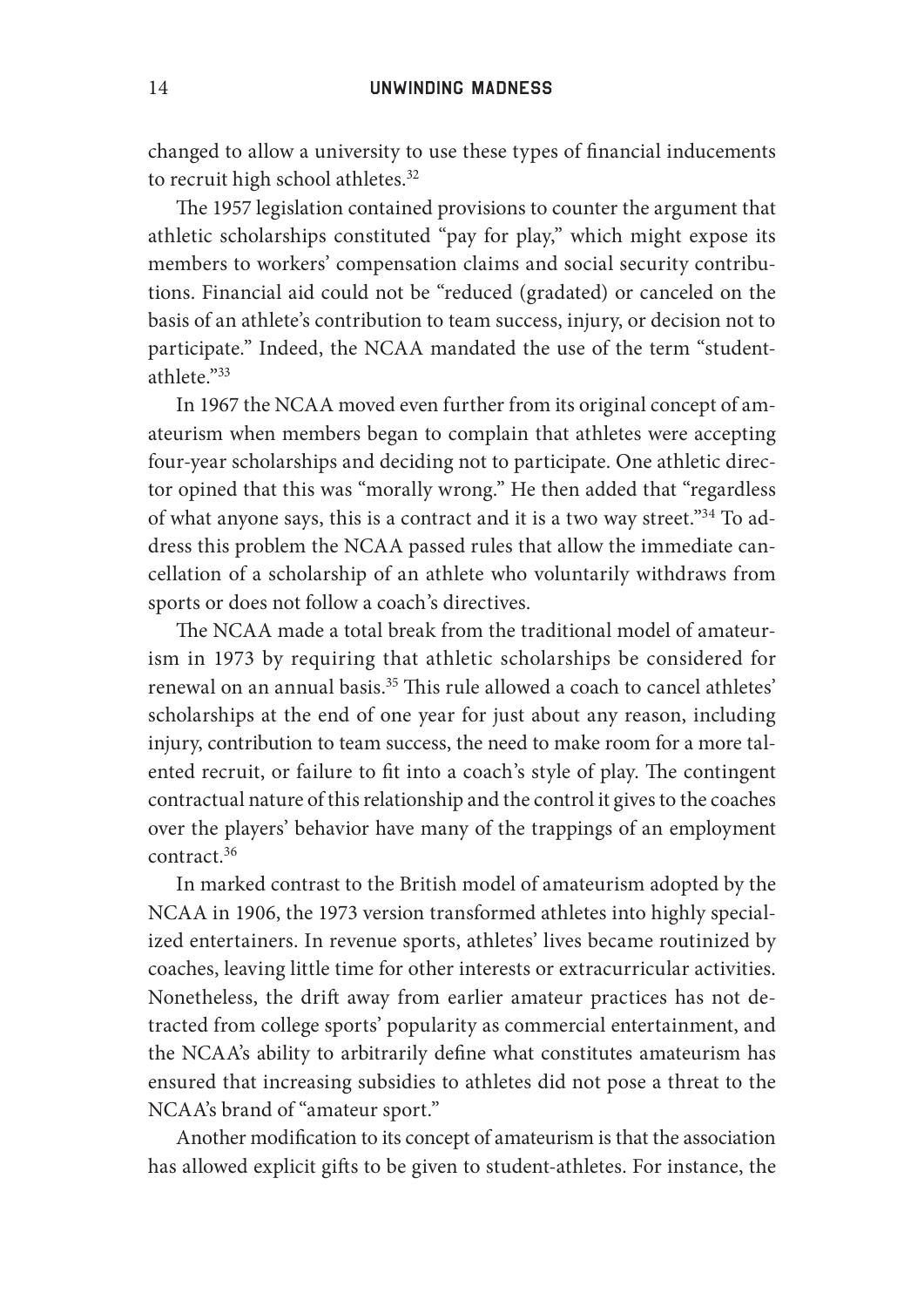NCAA permits players in football bowl games and the March basketball tournament to receive more than \$3,000 in gifts. A March 2012 article in the *Sports Business Journal* provides some details: "For example, a senior on a team that runs the table and wins championships for the regular season, postseason conference tournament and NCAA tournament could secure gifts valued at up to \$3,780. Last year's comparable total was \$3,380. Up to 25 gift packages can be provided to a team by its school and by its conference for participating in this month's conference tournaments, according to NCAA bylaws."37

In response to cries of athlete exploitation, in recent years the NCAA has further tweaked its treatment of amateurism. In 2012 the NCAA approved legislation that gives Division I schools the option to award multiyear scholarships. In 2014 the association sanctioned expanded food service for athletes, beyond that available to other students. In 2015 the NCAA approved payments to parents to attend postseason bowl games and championships and allowed cost of attendance stipends (so- called laundry money, which had been ended in 1973, under a different name) to be paid to athletes in Division I.

The NCAA has modified its rules in ways that have little to do with the core notion of amateurism (that is, not being paid to play a sport) and are inconsistent with those of other amateur organizations. For instance, while the Amateur Athletic Union (AAU) allows broken-time payments (payments to athletes in training or in competition to compensate for lost income while away from their job), the NCAA does not. Nor does the NCAA allow student- athletes to receive sponsorship money even if it only covers basic expenses (a policy that prevented Olympic skier Jeremy Bloom from returning to the University of Colorado football team). The AAU not only allows broken-time payments, it permits athletes to receive income from endorsements.

The United States Golf Association's *Rules of Amateur Golf* for 2012 allows amateur members to compete in professional tournaments provided they do not receive prize money. Amateur members are also allowed to hire an agent and to receive compensation that is unrelated to winning a tournament. Neither practice is permitted by the NCAA.

Further, in some cases the NCAA has different rules for European student- athletes than for U.S. student- athletes. For example, professional tennis players from Europe are allowed to earn up to \$10,000 while in high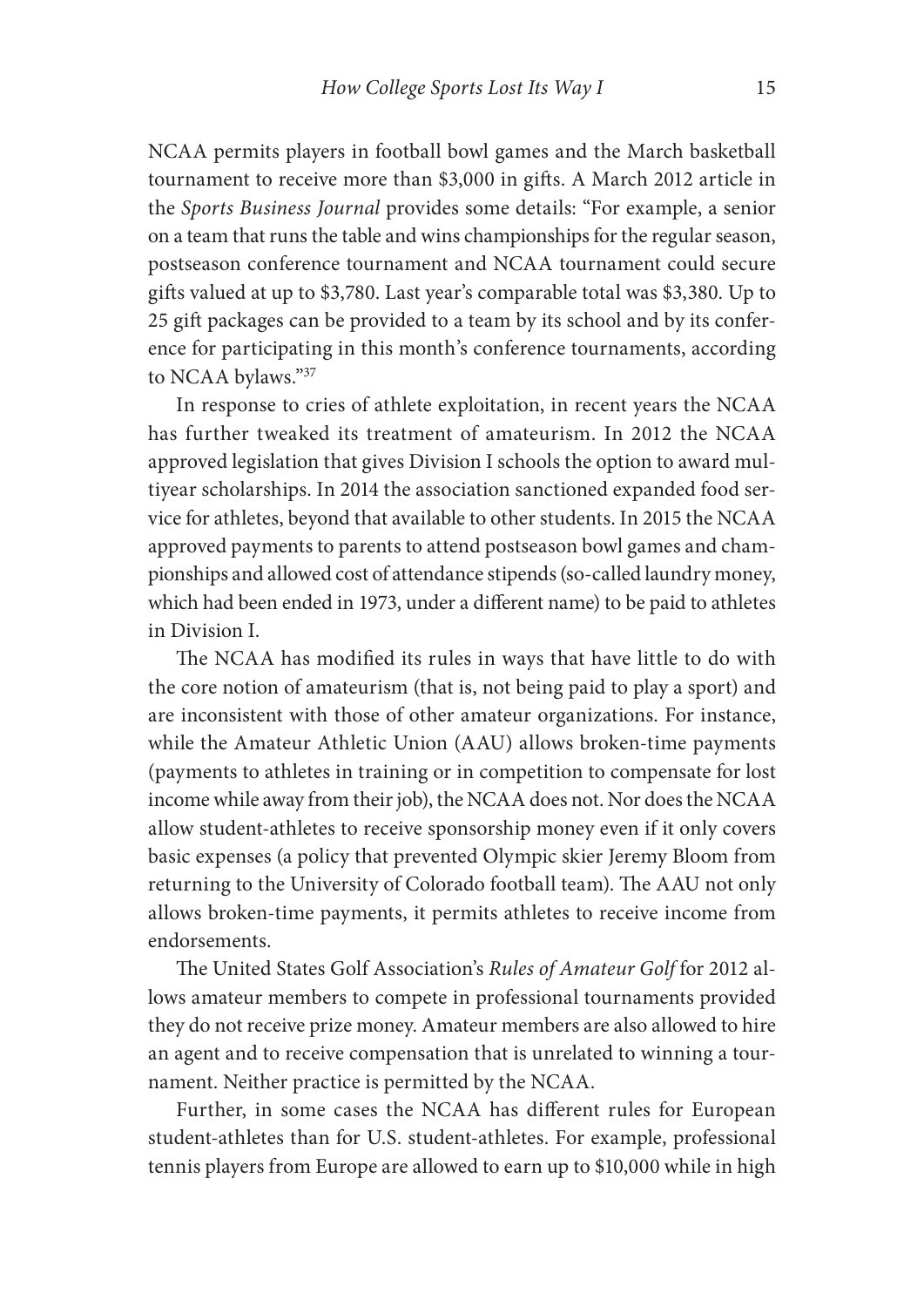school and still play NCAA tennis, while U.S. student-athletes who have earned income playing tennis are not allowed to compete in college. The NCAA manuals are more than a thousand pages long, and the list of quixotic regulations that purport to uphold amateurism is extensive.

The NCAA also restricts student-athletes from contacting a lawyer or a player's agent to help them (1) arrange and prepare for appearances at player combines, which are essentially tryouts for the NFL and NBA prior to the leagues' amateur drafts, (2) receive information about the economic implications of their various options with respect to the amateur draft, or  $(3)$ enter into preliminary negotiations around signing a professional contract. Any of these activities would come before the athlete signing a contract, being paid, or becoming a professional.

## It's All about the Money in Division I: The Structure **and Functioning of the NCAA**

The commercialized sport juggernaut that is Division I collegiate athletics has proceeded steadfastly forward, aided and abetted by an NCAA structure that methodically evolved into a smaller and smaller plutocracy as the financial stakes grew. Just as faculty- or college president-reform is an impossibility at the institutional level, NCAA reform at the national level is impossible because of the organization's nature as a plutocracy. At its most basic level, the true basic identity of the NCAA is as a trade association of athletics directors, conference commissioners, and coaches rather than a large association of institutions gathered to ensure an educational sport philosophy. The latter is little more than a branding vehicle designed to make the athletes' product unique and more valuable to alumni and fans seeking tax deductions for ticket purchases disguised as donations.

To understand the NCAA's resistance to reform, it is necessary to grasp the historical changes in the structure and functioning of the association, first as an aggregator of highly commercialized football and basketball programs and controller of the distribution of regular season televised games, and second as a producer of dramatic national championships. To exploit the economic value of these products, the NCAA had to "govern." Rather than recommend guidelines that were optional for adoption by members, which is how the NCAA functioned from 1906 to 1956, it had to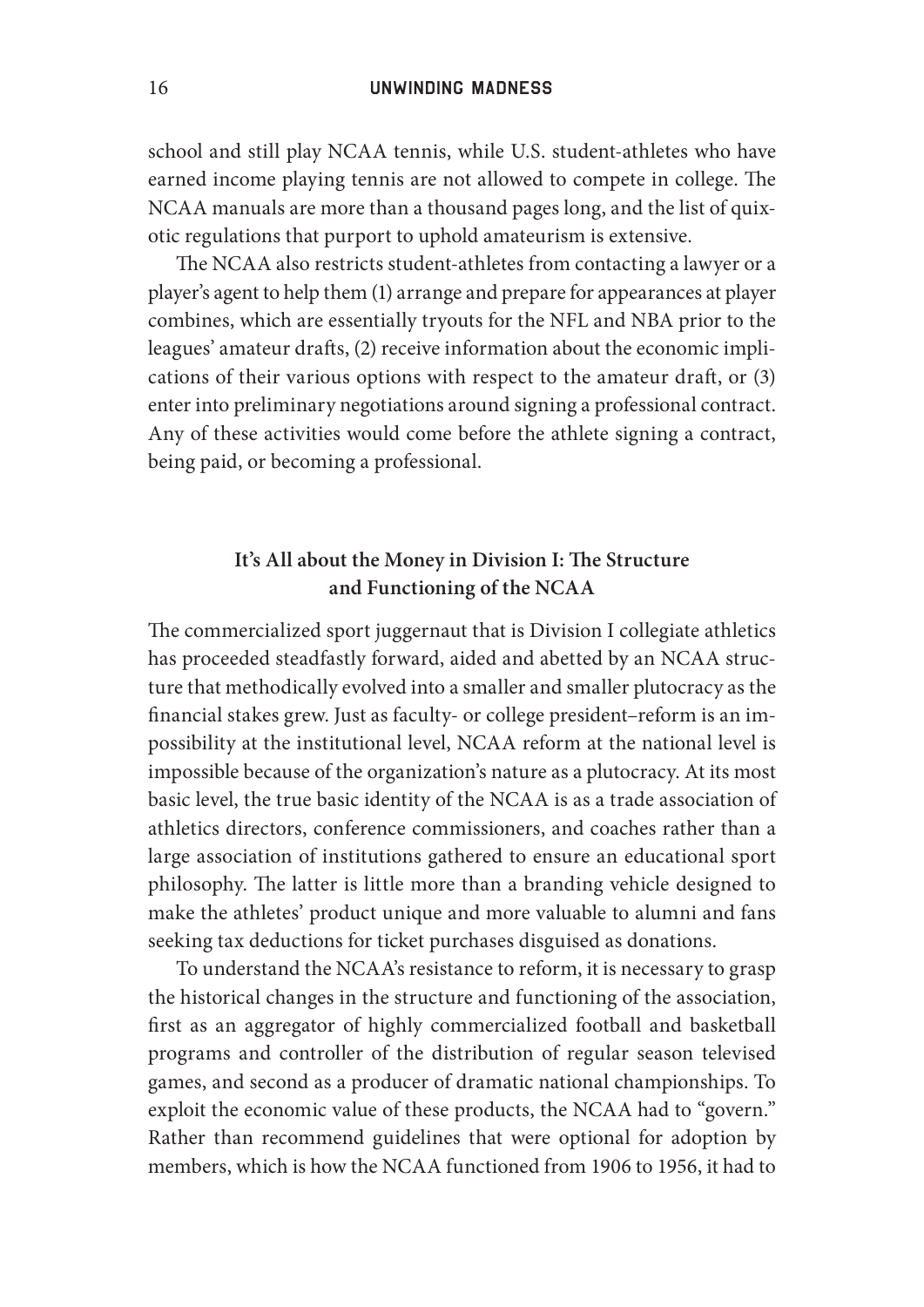legislate and enforce rules. The NCAA had to change dramatically from operating as a whole, with each member wielding one vote in a general assembly, to operating as a narrowing plutocracy, divided into smaller and smaller groupings of the members with an uneven distribution of power. To comprehend how the richest and most commercially successful athletic programs gained control of the NCAA and why they will never give up their control, one need only follow the money.

In 1956 the NCAA attempted to improve its regulatory efficiency by splitting its members into college and university divisions.<sup>38</sup> The popularity of football and men's basketball elevated the need to further separate competitive schools, and in 1973 the NCAA voted to establish Divisions I, II, and III. The rationale given by the institutions competing at the highest level was that they felt that rules related to recruiting and academics were impeding the development of revenue- generating sports and that the divisional separation would better protect their interests. As former Southeastern Conference commissioner Boyd McWhorter stated, "We must make certain that restrictions don't put any coach in an impossible position or create conditions where our game is unattractive to our patrons."<sup>39</sup> This divisional stratification increased autonomy for the most competitive schools and by doing so further isolated less competitive institutions, marginalizing their ability to contest unfavorable rules and slow the expansion of commercialism. As stratification increased, NCAA member institutions were forced to make commitment decisions that required far greater investments in athletics.40

This strategic stratification continued to intensify, further differentiating college athletic programs. At the 1976 NCAA Convention, Division I institutions would further divide by separating the institutions that participated in "true" major football conferences, including the Big Eight, Big Ten, Southeastern, Southwestern, Pacific-8, Western Athletic, and Atlantic Coast conferences. It was clear that these conferences aimed to invest more money in football, without restraint from less capable institutions in Division I. Divisions I-A, I-AA, and I-AAA were thereby born. In 2006, to ameliorate public and media confusion over the Division I-A and I-AA designations, the NCAA Board of Directors once more altered the subdivisional nomenclature by converting Division I-A into the Football Bowl Subdivision (FBS) and Division I-AA into the Football Championship Subdivision (FCS).<sup>41</sup>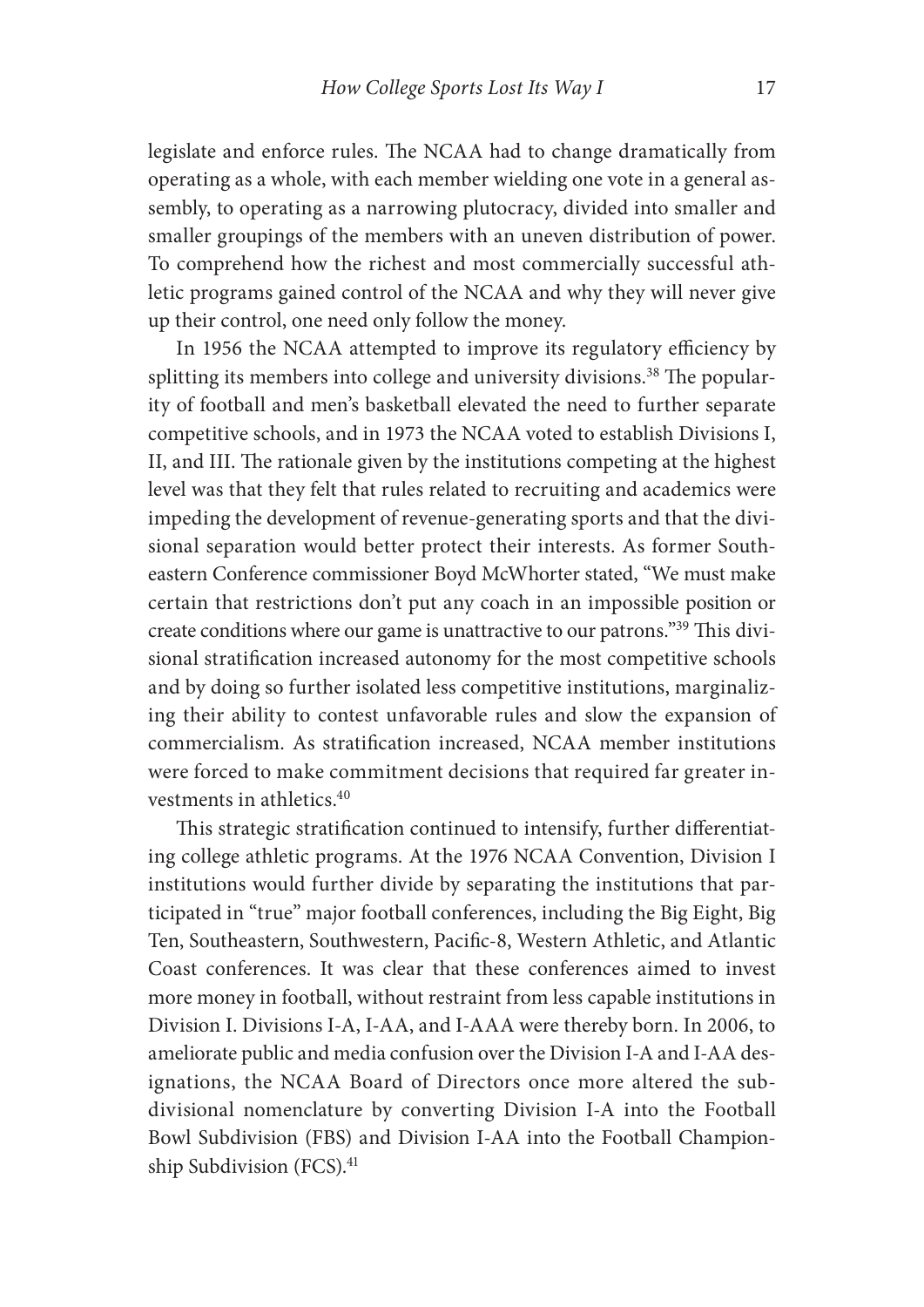The 1996 NCAA Convention brought yet another strategic attempt by the most powerful football playing schools to establish greater autonomy. Proposal 7 established an end to the one-member, one-vote system and relinquished power to the establishment of a new voting structure that included an NCAA Board of Directors and Executive Committee, a Board of Directors (in Division I) and a President's Council (in Divisions II and III). The sixteen-member executive committee was heavily weighted with eight representatives from major football institutions. Although the boards would be able to vote on the issues unique to their divisions, the move gave more power and control to Division I-A schools. The adoption of this restructuring kept the NCAA intact when the wealthiest schools threatened an exodus, but it also meant the abandonment of democratic membershipdriven participation.<sup>42</sup> A tighter plutocracy resulted.

Indicative of the growing ability of the elite football and basketball programs to have their way, in an October 2011 precursor of what was to come, NCAA president Mark Emmert pushed for an increase in the maximum value of an athletic scholarship. A \$2,000 stipend to athletes to cover the cost of college attendance was proposed as an addition to the funding of tuition, mandatory fees, room, board, and books. The NCAA Board of Directors adopted the legislation, but it was promptly voted down by the membership in December 2011. Not to be deterred, the wealthiest conferences continued to pressure the NCAA and Emmert, threatening once again to leave the association. In August 2014 the NCAA Board of Directors (now called Board of Governors) granted legislative autonomy to the five wealthiest conferences in the FBS, representing sixty-five institutions, and adopted a new governance structure to provide greater operational control to athletics directors and conference representatives.<sup>43</sup> College and university presidents emphasized the need to retain control on their campuses and within the NCAA for the new governance model to be successful.

This new model adds presidents, a student-athlete, a faculty athletic representative, and a female administrator to the Division I Board of Directors.<sup>44</sup> The new autonomy legislative privileges apply only to specific athlete welfare topics and include issues such as financial aid, health, recruiting restrictions, meals for athletes, and athletic time demands. Nonetheless, competition among all universities to keep pace with the escalation of athletic costs is expected to rise to unsustainable levels.<sup>45</sup> Bob Kustra, president of Boise State University, described the autonomy legislation as a "power grab"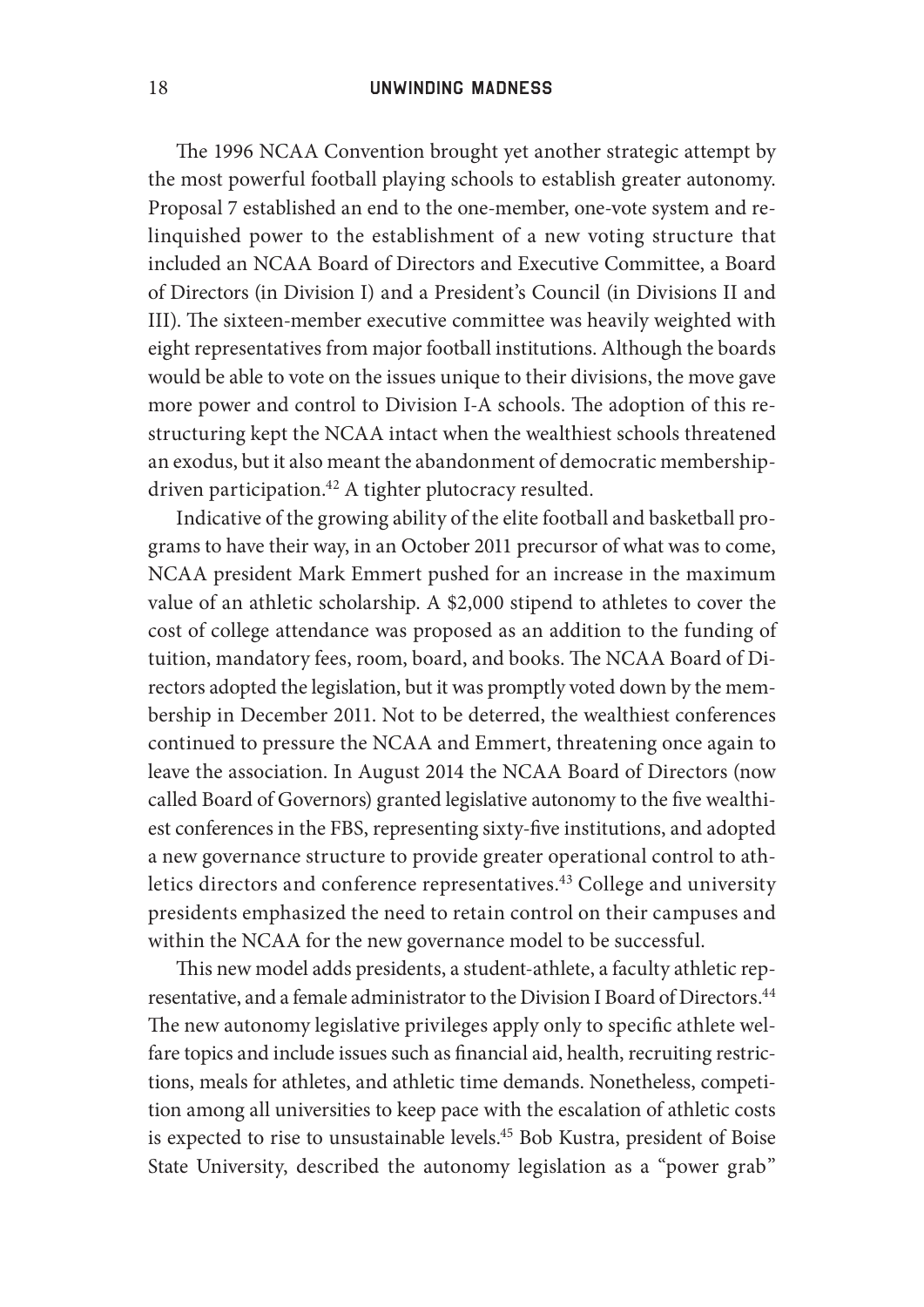that facilitated the NCAA's attempt to perpetuate the dominance of a few dozen universities with the most resources to continue to pull strings. "It seems they are never satisfied with their bloated athletic budgets, especially when threatened in recent years by upstart, so-called mid-major programs that steal recruits, oftentimes beat the big boys, 'mess with' the national rankings and sometimes take postseason bowl games and revenue."<sup>46</sup> Faced with this additional stratification of football and basketball, the non-Power Five institutions with distressed budget constraints were left with no choice but to maintain competitiveness by offering similar benefits or to drop further behind in the race.<sup>47</sup> In January 2015 the NCAA formally adopted super- conference autonomy in governance. Presidents from the five wealthiest conferences, known as the Power Five (the Big Ten, Big Twelve, Pac-12, Southeastern, and Atlantic Coast conferences, along with Notre Dame), reasoned that modern big- time sport was its own ecosystem, and its issues and the ability to resolve them were unique to their institutions. They appeared to be saying that opposition to the autonomy vote might result in the destruction of the organization's primary funding source.

In the future, the cost to compete at the highest levels will likely be subsidized increasingly by student fees or institutional operating expenses. The advancement of the commercial interest of the wealthiest institutions reverberates, creating economic instability throughout college sports and contributing to serious challenges to the academic integrity and efficacy of higher education institutions.<sup>48</sup> This unabashed stratification of the economic interests of the NCAA's wealthiest athletic institutions and conferences may ultimately spell a need for government intervention.

Just as college presidents abdicated their responsibility for controlling athletics on their own campuses, they delegated their involvement in the NCAA to athletics directors or relatively powerless faculty athletics representatives,<sup>49</sup> who in turn generally followed the wishes of their institutions' athletic conferences and conference commissioners. Thus the NCAA has long functioned as a trade association for commercialized athletic programs, and as these businesses continued to grow and experience revenue growth, so did the salaries and careers of the coaches, athletics directors, and conference commissioners. Although the governance structure reform of 1997, which eliminated the principle of one school, one vote, was supposed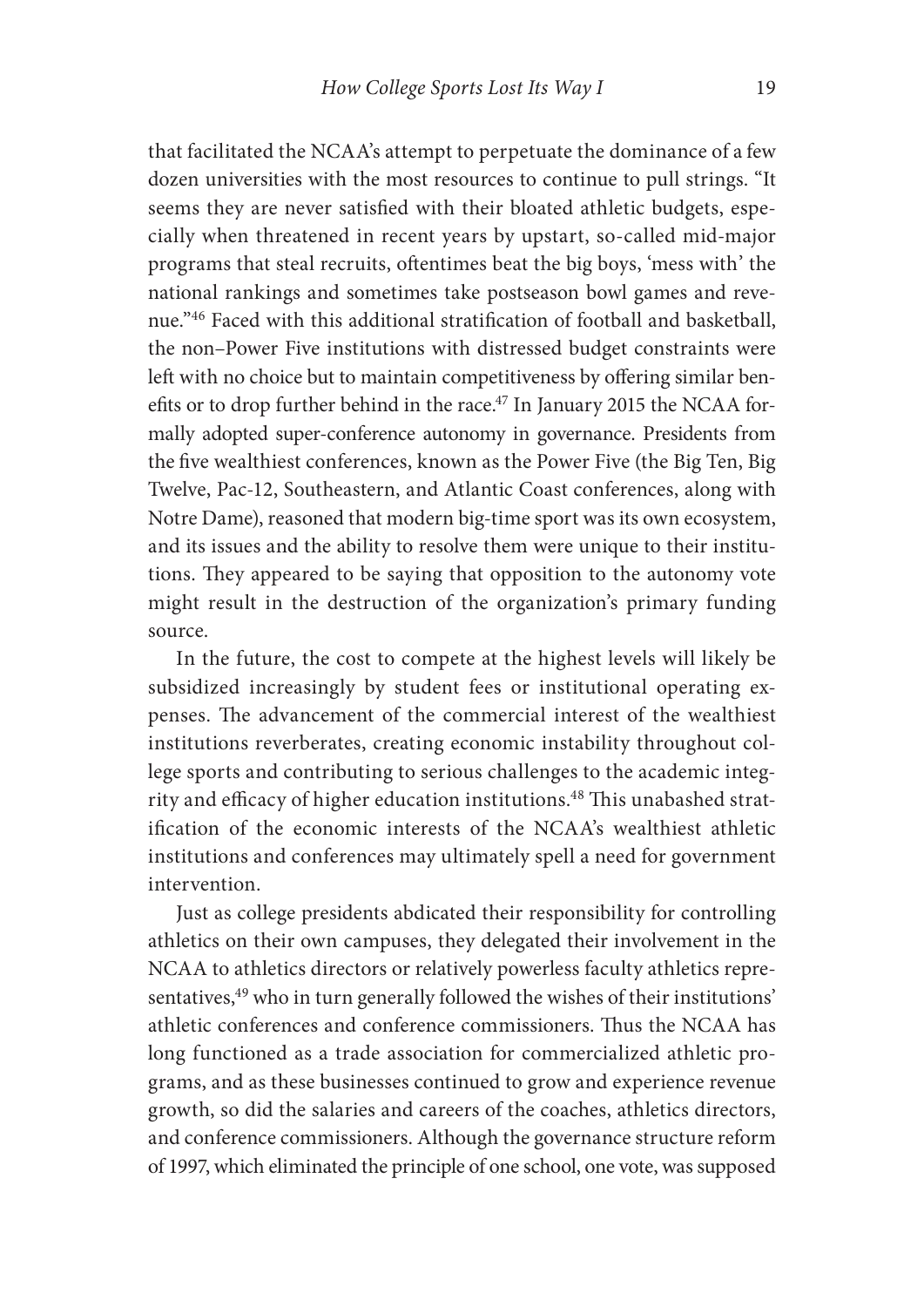to slow or reverse the pattern, it actually made it worse by concentrating the control over NCAA policy in the hands of a smaller and smaller minority of the most heavily commercialized programs. And although college presidents were nominally put in a position of power to affect NCAA decisions, presidents' participation at NCAA meetings actually fell, and those presidents who served on NCAA boards tended to be the ones who had no inclination to curtail commercialization. College presidents have always had the ability to redirect college sports, but they chose then, and choose now, to leave control in the hands of athletics directors, conference commissioners, and coaches.

The structural evolution of this plutocracy led to the segmentation of the largest national collegiate athletic organization in the United States, resulting in growing inequality in both competition and revenue. Among the members within each division and subdivision, there is some agreement on minimum standards for membership in the division and control of maximum scholarship expenditures. But the absence of sufficient expenditure limits has produced significant gaps between the haves and the have- nots, nowhere as extreme as in the top competitive division and subdivisions.

A basic understanding of the NCAA membership structure is required to understand the forces at play that constitute barriers to reform. In 2015–16, there were 1,092 four-year institutions that were active voting members and an additional 44 members categorized as provisional or candidate nonvoting members.<sup>50</sup> Ninety-nine of 143 conference members had voting rights, and there were 39 affiliated nonmember organizations.<sup>51</sup> Of the 1,092 active member institutions, 346 were members of Division I, the highest competitive division; 307 were members of Division II (D-II), which is mandated to offer fewer scholarships and impose other athletic program operations restrictions compared to Division I; and 439 were members of Division III (D-III), the nonscholarship division.<sup>52</sup> The philosophy of Division I is openly commercial in that these institutions seek to maximize athletic program– generated revenues in order to have their athletic programs pay for themselves.<sup>53</sup> In addition to serving the studentathlete, Division I programs seek to provide a larger institutional audience (faculty, staff, students), as well as the general public,  $54$  with an entertainment product that enhances the affinity of these audiences with the educational institution.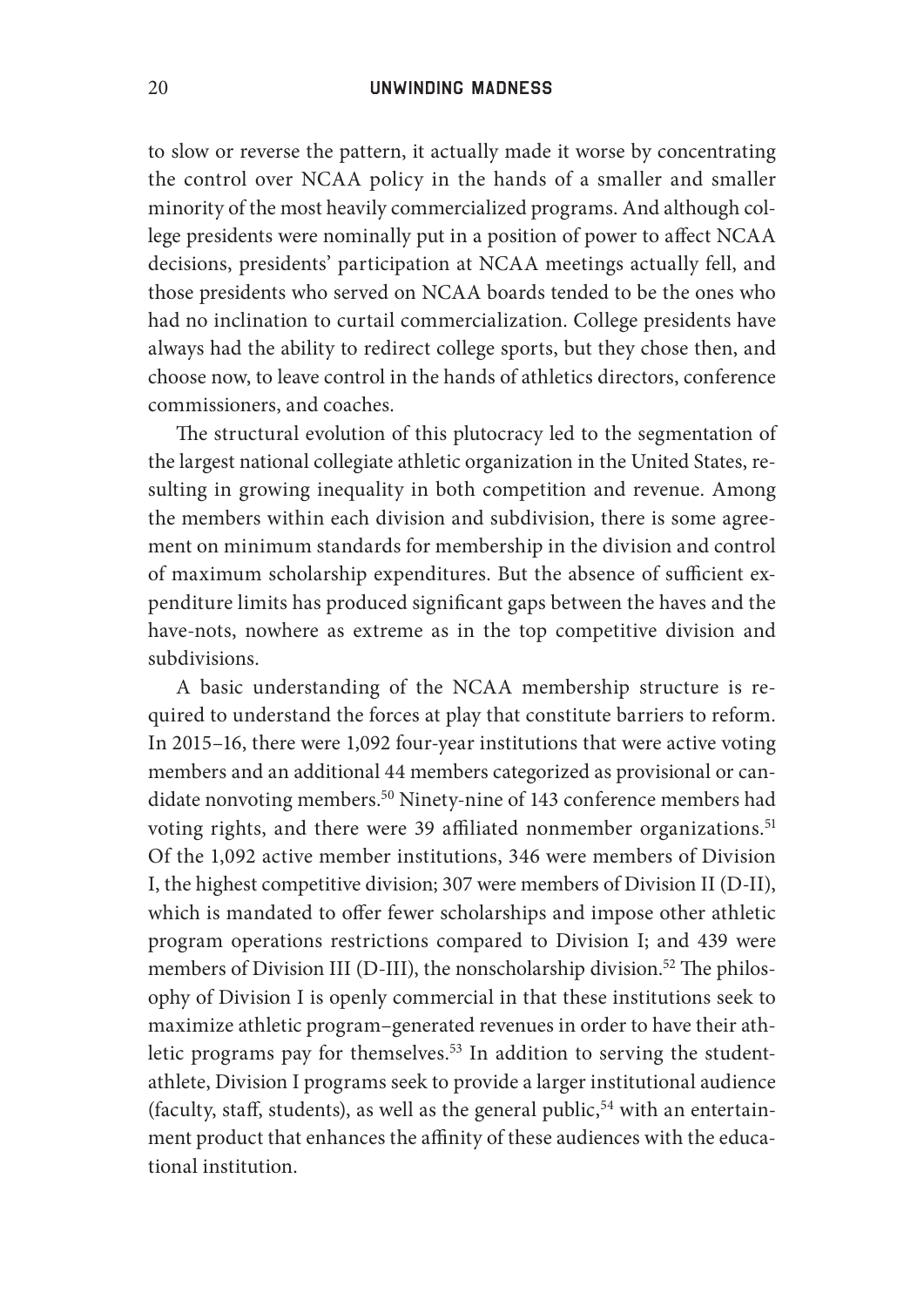Only ninety-four Division I members do not sponsor football (for example, Marquette, St. John's, DePaul, Boston University, and Georgetown).55 The remaining Division I members are divided into two subdivisions for the sport of football, the Football Championship Subdivision (including Grambling State, Missouri State, Illinois State, Cornell, and the University of Delaware), with 124 members, and the Football Bowl Subdivision (such as the University of Texas, Ohio State University, the University of Alabama, and the University of Southern California), with 128 members (up from 120 members three years earlier).<sup>56</sup> FBS institutions sponsor higherbudget athletic programs and are committed to competing in basketball and football "at the highest feasible level of intercollegiate competition."57 All FBS members sponsor spectator- oriented, revenue- producing basketball programs, and more than 250 sponsor spectator- oriented, revenueproducing football programs.58 FBS athletic programs must also meet minimum requirements in four areas: (1) sports sponsorship (they must sponsor at least sixteen NCAA championship sports, including football, with each sport also meeting participant and regular season contest criteria minimums in order to count against the sponsorship standard); (2) scheduling (they must play at least 60 percent of their football schedules and at least five home contests against other FBS members, all but four men's and women's basketball games against Division I opponents, and 50 percent of contests in other sports against Division I opponents); (3) attendance at football games (they must average 15,000 people in actual or paid attendance per home game over a rolling two- year period); and (4) scholarship allocations (they must award 90 percent of the maximum number of football scholarships allowed and 200 grants- in- aids, or \$4 million in total scholarship expenditures).59 Total operating expenses in 2012–13 at FBS institutions ranged from \$11.4 to \$146.8 million.<sup>60</sup>

Notably, in 2013-14, only twenty-four Division I programs-all FBS institutions, but representing only 2.2 percent of all NCAA active members and 19 percent of the FBS schools— actually produced more operating revenues than operating costs.<sup>61</sup> The median in 2013–14 operating losses of all FBS schools was \$14.7 million,<sup>62</sup> representing a 26.7 percent increase in operating losses over the previous year.<sup>63</sup> The overt expression of a commercial and entertainment sport philosophy— commemorated in the NCAA rules manual— and the practice of excessive spending has fueled an FBS arms race and a system of student- athlete exploitation.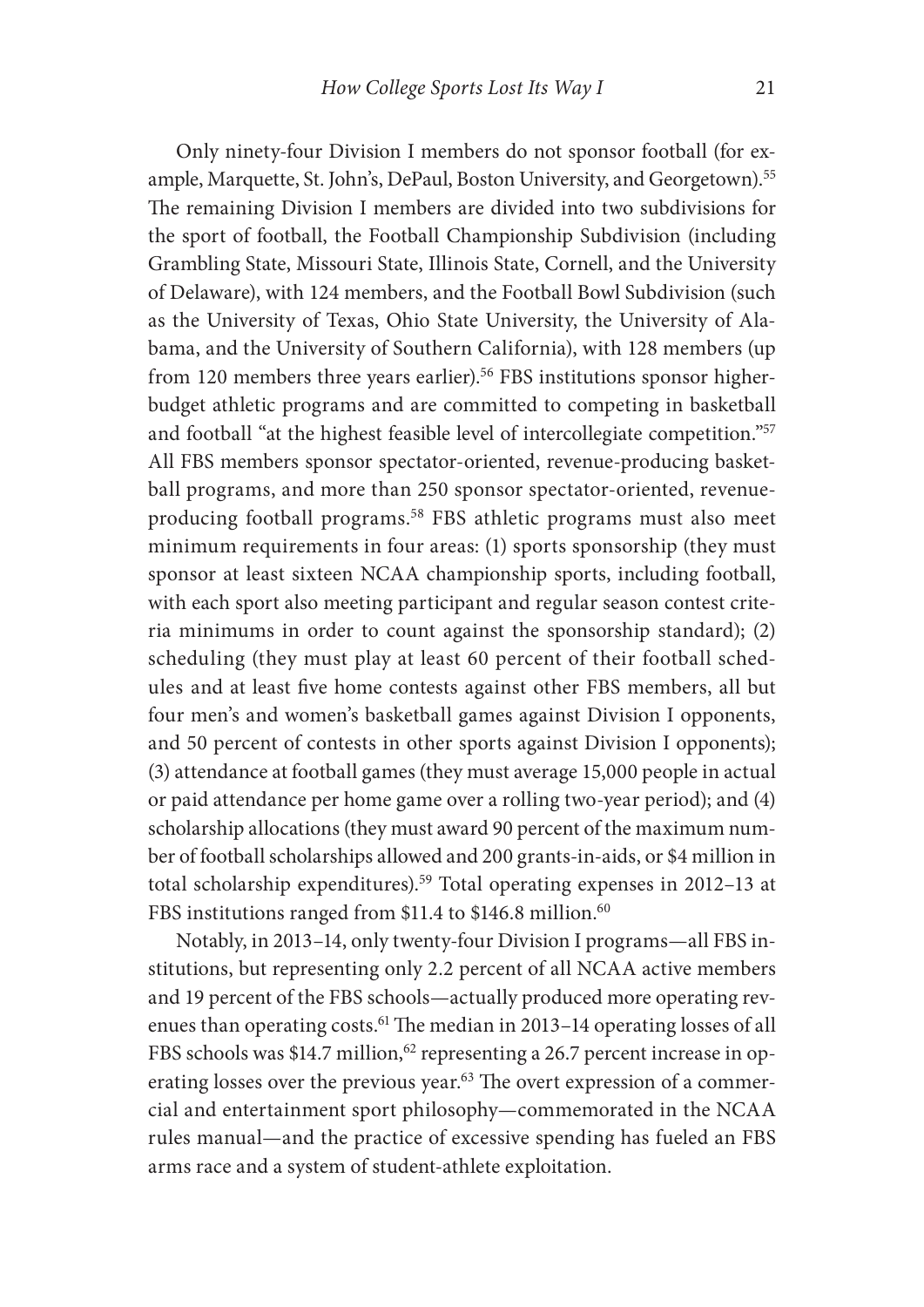NCAA FCS institutions have somewhat lower competitive subdivision criteria than the FBS institutions and lack a football game attendance requirement. FCS institution athletic programs must meet minimum requirements in the areas of (1) sports sponsorship (they must sponsor at least fourteen NCAA championship sports, including football, with each sport also meeting participant and regular season contest criteria minimums in order to count against the sponsorship standard); (2) scheduling (they must play at least 50 percent of regular season football contests against FBS or FCS members, all but four men's and women's basketball games against Division I opponents, and 50 percent of contests in other sports against Division I opponents); and (3) scholarship allocations (they are allowed to give a lower number, sixty, of scholarships allowed in football).<sup>64</sup> The athletic program's annual budget for these institutions in 2013-14 ranged from \$3.9 million to \$43.8 million.<sup>65</sup> The financial status of the athletics departments at these institutions is significantly more precarious than that of FBS institutions. No FCS athletics department generates more revenues than it spends.<sup>66</sup> They are heavily subsidized by institutional allocations (71 percent of total operating budgets).<sup>67</sup> Median operating losses of \$10.8 million represent an 83 percent increase since 2004,<sup>68</sup> with losses ranging from a high of \$35.7 million to a low of \$2.1 million.<sup>69</sup>

The ninety-four nonfootball-playing Division I institutions must meet minimum requirements in three areas as well: (1) sports sponsorship (they must sponsor at least fourteen NCAA championship sports, with each sport also meeting participant and regular season contest criteria minimums in order to count against the sponsorship standard); (2) scheduling (they must play all but four basketball contests against other Division I opponents and at least 50 percent of their schedules in other sports against Division I opponents); and (3) scholarship allocations (they must award a minimum of 50 percent of the maximum allowable grants in fourteen sports, or an equivalent number of full scholarships, or an equivalent amount in aggregated total scholarship expenditures).<sup>70</sup> The total operating budget of these schools in 2013-14 ranged from \$3.9 to  $$37.4$  million.<sup>71</sup> The financial status of these institutions is as precarious as that of FCS institutions, if not more so, despite having significantly smaller operating budgets. Like FCS institutions, none of these institutions operates at a profit either.<sup>72</sup> They are heavily subsidized by institutional allocations (77 percent of total operating budgets).<sup>73</sup> Median operating losses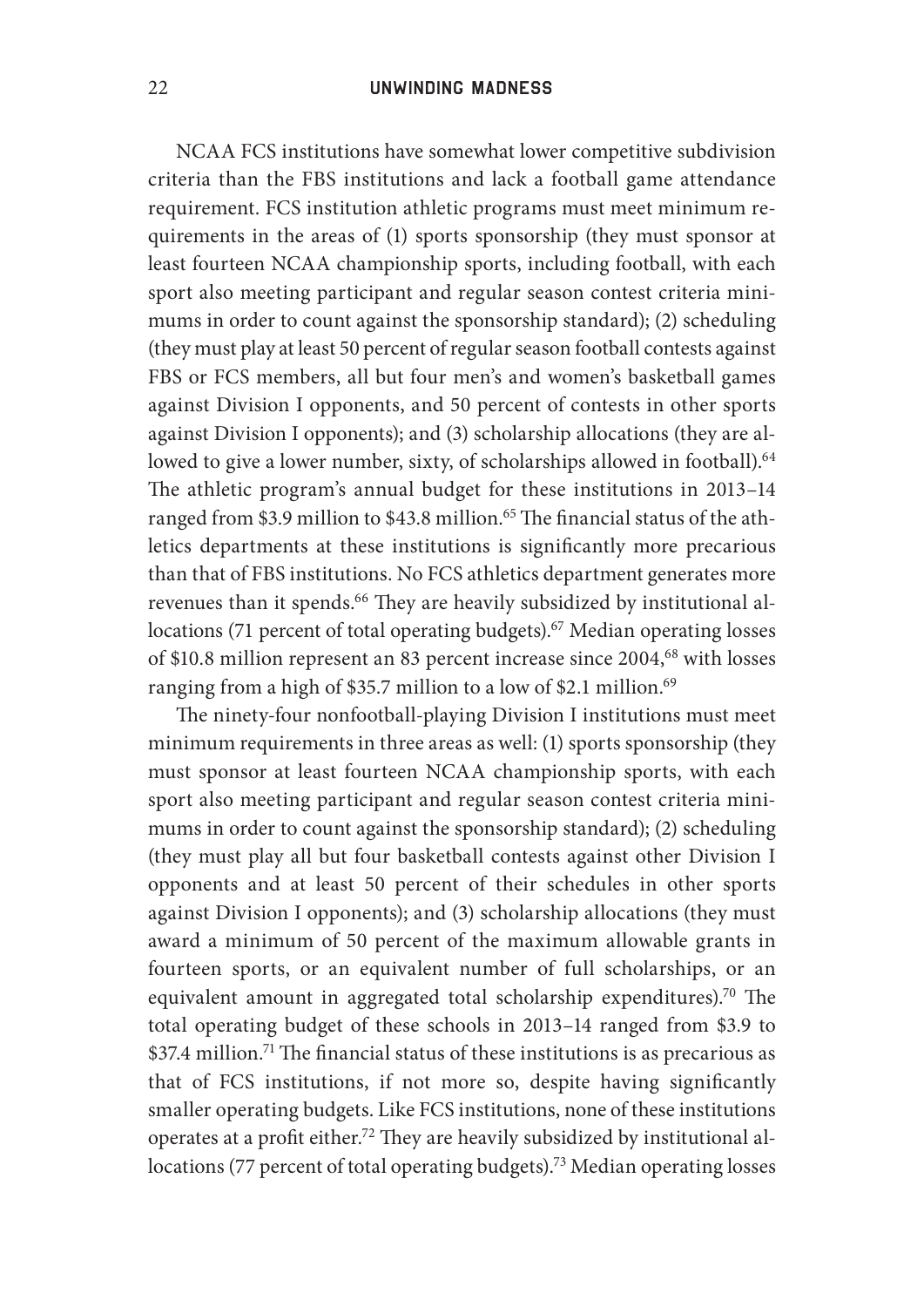in 2013 were \$10.7 million, ranging from a high of \$31.2 million to a low of  $$2.8$  million<sup>74</sup>

Key to understanding the financial relationships among the three Division I subdivisions is that they are all engaged in recruiting the same elitelevel athletes, except that the FCS has accepted its second- class position in football. Thus, the so-called arms race affects all member institutions. When FBS institutions provide lavish locker rooms, computer centers exclusively for athletes, and other special benefits, the rest of the subdivisions are then pressured to match these investments. Particularly important to all Division I members is access to the sixty- eight- team Division I national men's basketball championship, commonly referred to as "March Madness" or the "Final Four." The single elimination nature of this championship makes "Cinderella" teams possible, and, as detailed later, the significant largesse of the media rights associated with the tournament gets returned to all Division I member institutions. Within the FBS, there is segmentation between the sixty-five institutions composing the so-called Power Five conferences,<sup>75</sup> which consist of the richest athletic programs, and the remaining sixty institutions in the FBS (in 2013-14). Thus, recruiting, financial aid, and other rules that result in differing treatment of athletes within the subdivisions affect the financial integrity of the entire Division I system. To be sure, even among the sixty-five Power Five universities, there are the twenty or so schools that manage to have a yearly operating surplus and roughly forty-five schools with operating deficits.

In contrast to the Division I philosophy, Divisions II and III make no mention of maximizing athletic program revenues. Division II centers its philosophical statement on the role of athletics, athlete "growth opportunities through academic achievement, learning in high-level athletics competition and development of positive societal attitudes in service to community. The balance and integration of these different areas of learning provide Division II student- athletes a path to graduation while cultivating a variety of skills and knowledge for life ahead."76 Division II institution athletic programs must meet minimum requirements in only two areas: (1) sports sponsorship (they must sponsor at least ten NCAA championship sports with one sport in each of three sport seasons, with each sport also meeting participant and regular season contest criteria minimums in order to count against the sponsorship standard); and (2) scholarship allocations (they have lower limits on the number of scholarships